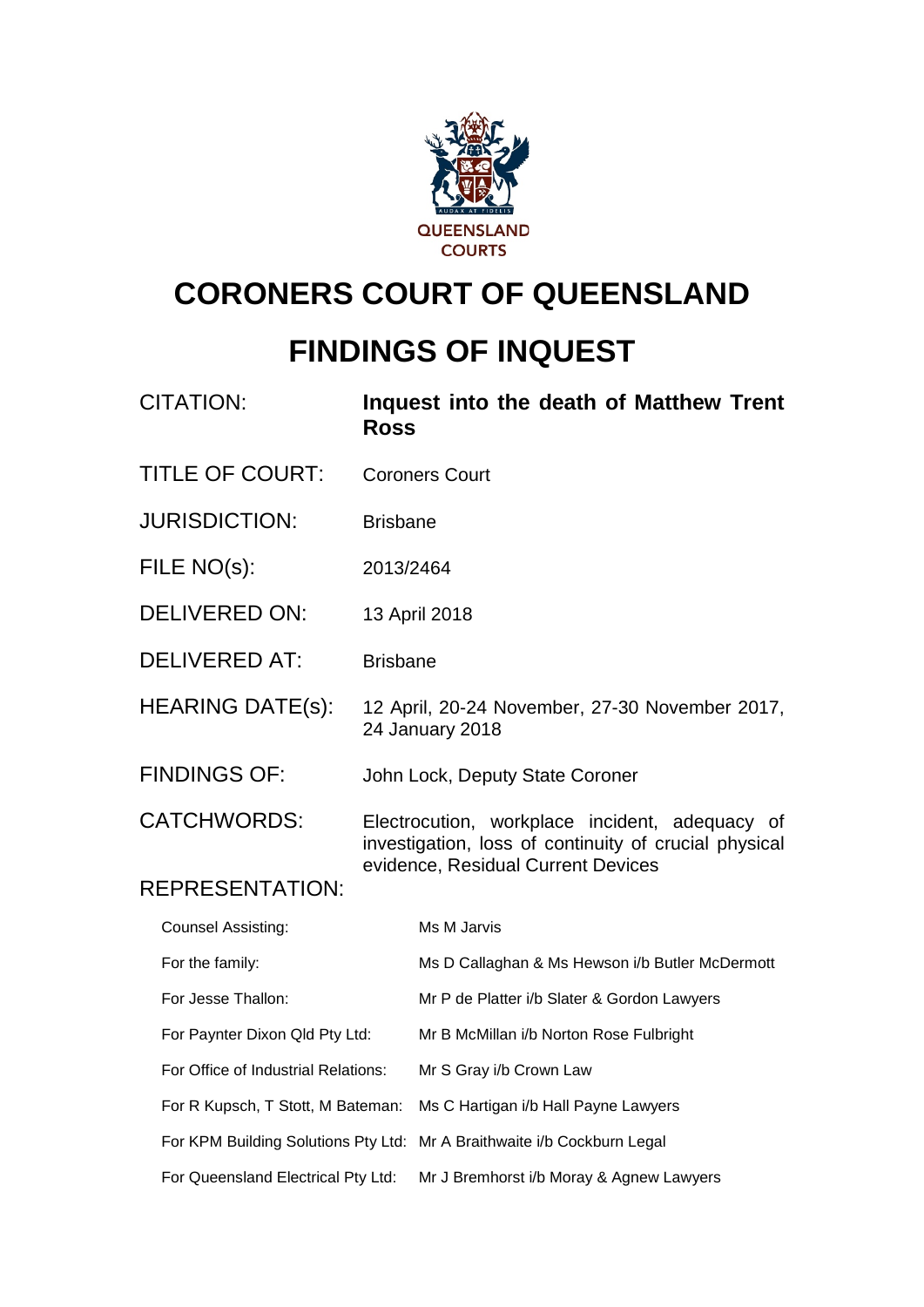# **Contents**

| The circumstances surrounding the death and, in particular, the chain of         |  |
|----------------------------------------------------------------------------------|--|
|                                                                                  |  |
|                                                                                  |  |
| Removal of trusses to Chapel roof area in June 2013 10                           |  |
|                                                                                  |  |
|                                                                                  |  |
| The adequacy and timeliness of investigations conducted by police, work          |  |
| health and safety and electrical safety authorities in relation to the death 17  |  |
|                                                                                  |  |
|                                                                                  |  |
|                                                                                  |  |
| Workplace Health and Safety Queensland Investigation 23                          |  |
|                                                                                  |  |
|                                                                                  |  |
| Was Light Fitting Z the source of the fatal electrical current?  25              |  |
| The adequacy and timeliness of investigations conducted by police, work          |  |
| health and safety and electrical safety authorities in relation to the death. 29 |  |
|                                                                                  |  |
|                                                                                  |  |
|                                                                                  |  |
| Whether there are any matters about which preventative recommendations           |  |
| might be made pursuant to section 46 of the Coroners Act 2003 31                 |  |
|                                                                                  |  |
|                                                                                  |  |
|                                                                                  |  |
|                                                                                  |  |
|                                                                                  |  |
|                                                                                  |  |
|                                                                                  |  |
|                                                                                  |  |
|                                                                                  |  |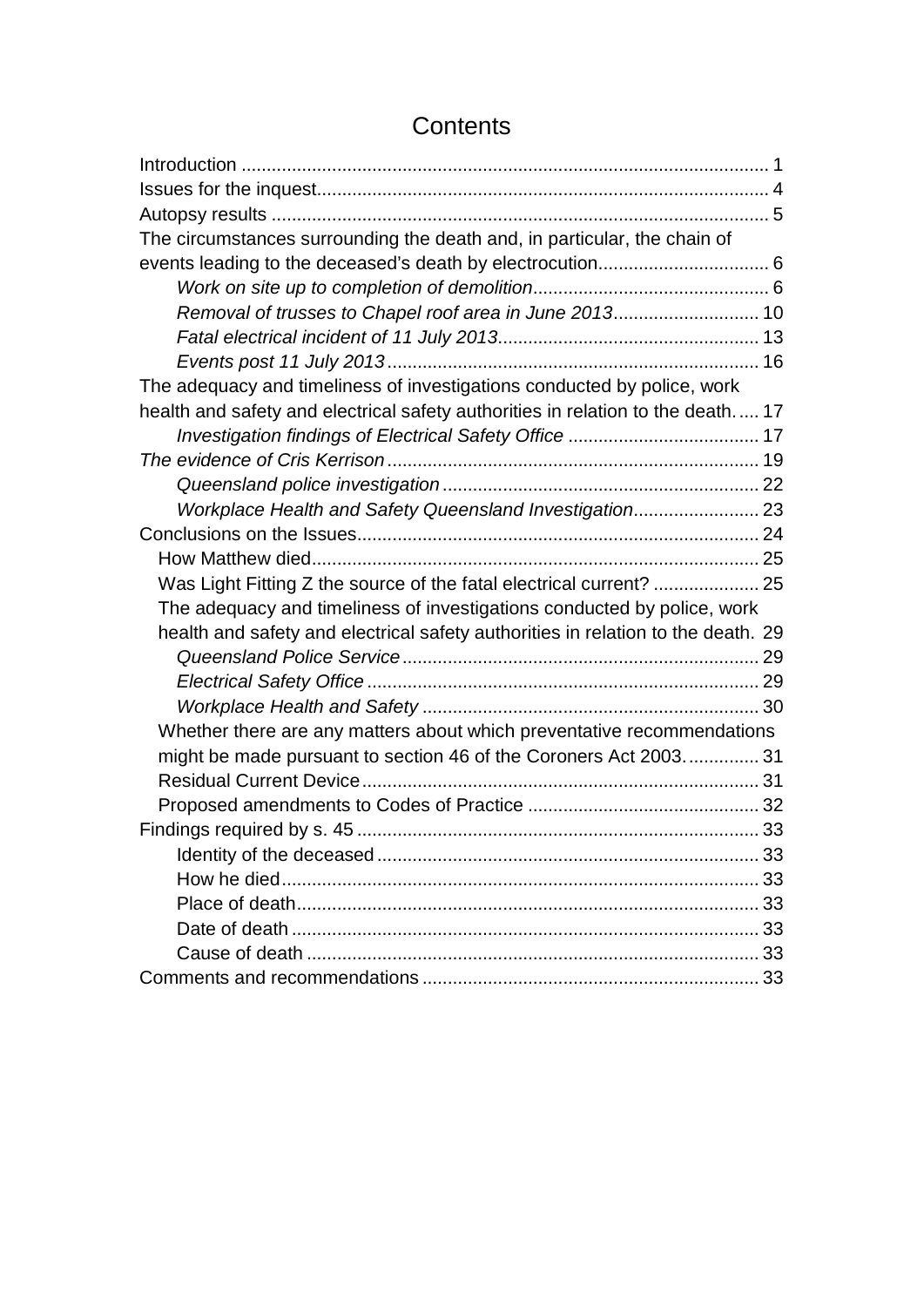# <span id="page-2-0"></span>**Introduction**

- 1. Matthew Trent ROSS was 25 years old and a qualified carpenter. At the time of his death he had been working for a friend's roofing business for approximately two weeks as a roofing labourer. Matthew was generally in a good state of health. On the morning of the day he died he had indicated to his partner that he was starting to get a cold and had taken two cold and flu tablets.
- 2. On Thursday 11 July 2013, Matthew was working at a construction site involving renovation and refurbishment of the Adventist Aged Care Retirement Village in Victoria Point. His friend's roofing business had been sub-contracted to put a roof on a small shed and install fascia and guttering to a new two-storey extension adjoining an existing building at the site known as "the Chapel". It was their first day on site and they were hoping to finish the job in one day. The head contractor was a company Paynter Dixon Queensland Pty Ltd ('Paynter Dixon').
- 3. The guttering work required Matthew and his friend Jesse Thallon to work from scaffolding that had been erected well prior to them attending the site. They worked on the scaffold throughout the afternoon of 11 July with no issues. The work took longer than expected. By 4.30pm they were the only two tradespeople left on site.
- 4. Around this time Matthew and Jesse Thallon had a discussion with David Power the site foreman, who agreed to let them continue working so they could try and finish the job.
- 5. The foreman went on with other tasks and began closing up the site. At some point he checked his mobile phone and saw it was about 5.07pm. He noticed it was starting to get dark. Just at this time, the foreman heard yelling and went immediately towards the area where Matthew and his friend were working.
- 6. Matthew was standing on the metal scaffolding and Jesse was on the timber frame of the roof above him. Jesse yelled to the foreman not to come up because the scaffolding was live and had electricity running through it. Jesse was bravely trying to pull Matthew up onto the timber frame with him.
- 7. Together the foreman and Jesse Thallon were able to pull Matthew up onto the roof and away from the metal scaffolding. Matthew was unresponsive but making some respiratory sounds. They commenced CPR and called for emergency services. Despite lengthy resuscitation efforts by ambulance officers, Matthew did not respond and he was transported to Princess Alexandra Hospital where his death was confirmed. Post mortem examinations confirmed Matthew's cause of death as electrocution.
- 8. Officers from the Queensland Police Service (QPS), Workplace Health & Safety Queensland (WHSQ) and the Electrical Safety Office (ESO) attended the site that evening to carry out some initial scene investigations. Power supply to the site had been disconnected by the electricity supplier, and initial tests were unable to determine the source of any electrical current that may have been affecting the scaffold. A decision was made to return the following morning and carry out further investigations.
- 9. A WHSQ inspector issued a statutory Non-disturbance Notice to Paynter Dixon's Health, Safety, Environment and Quality (HSEQ) Manager who was on site that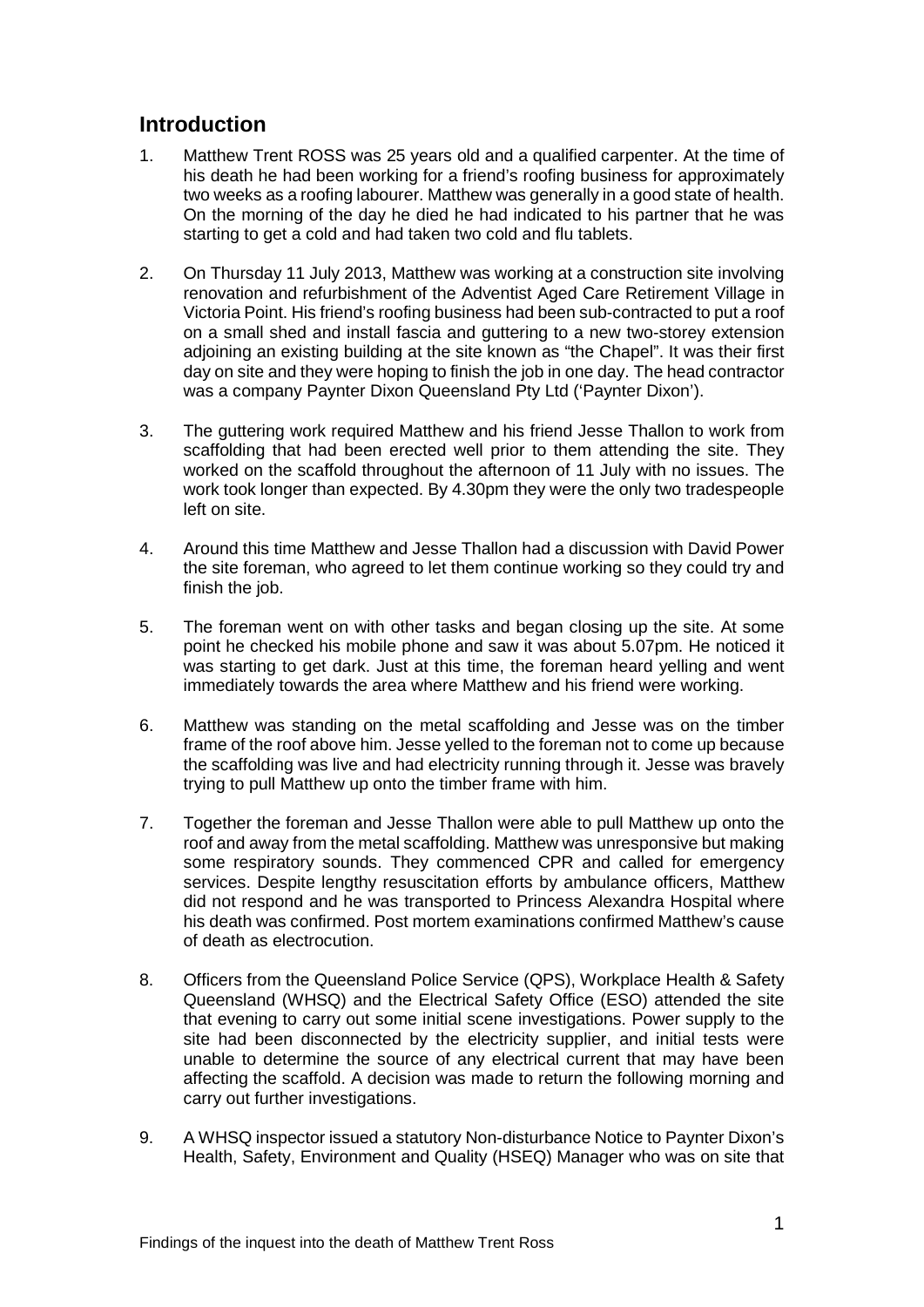evening, requiring that the site be preserved with no one to enter building or access scaffold until 9.00am the following morning.

- 10. From around 6.30am the following morning, 12 July 2013, a number of union officials entered the site in the presence of Paynter Dixon staff but before any of the authorities investigating the incident had returned. One of the union officials climbed on to the scaffold and removed one or more leads from an electrical board at the base of the scaffold.
- 11. Later that morning, WHSQ and ESO inspectors arrived and carried out further examinations and tests at the scene. During this time, they located a damaged light fitting (later described in reports as Light Fitting Z) approximately 30 metres from the incident site and on the other side of the building. Light Fitting Z was in physical contact with a metal water pipe, which in turn was in contact with the scaffold. However, the Active conductor of the damaged light fitting was not in contact with the metal water pipe or the scaffold.
- 12. A visual examination by ESO inspectors revealed several light fittings including Light Fitting Z were connected to the same circuit. One of these light fittings (in the reports referred to as Light Fitting Y and mounted on a soffit near the front entrance of the existing facility) was found intact but with transposed earth and neutral conductors. This transposition technically would allow current to flow in the earthing system when the light fitting was energised. The ESO inspectors focussed their attention on this Light Fitting Y as the potential source of the current.
- 13. Subsequent tests and calculations indicated to ESO inspectors that any current that may have been flowing through Light Fitting Y would be of insufficient magnitude to cause electrocution. ESO inspectors attended some time later at the site to determine if another shock path existed. ESO inspectors noted evidence of what they considered to be "arcing" on the water pipe corresponding with where the damaged Light Fitting Z had been sitting. Light Fitting Z had not been immediately seized by the WHSQ investigator on that day but photographs had recorded Light Fitting Z in situ.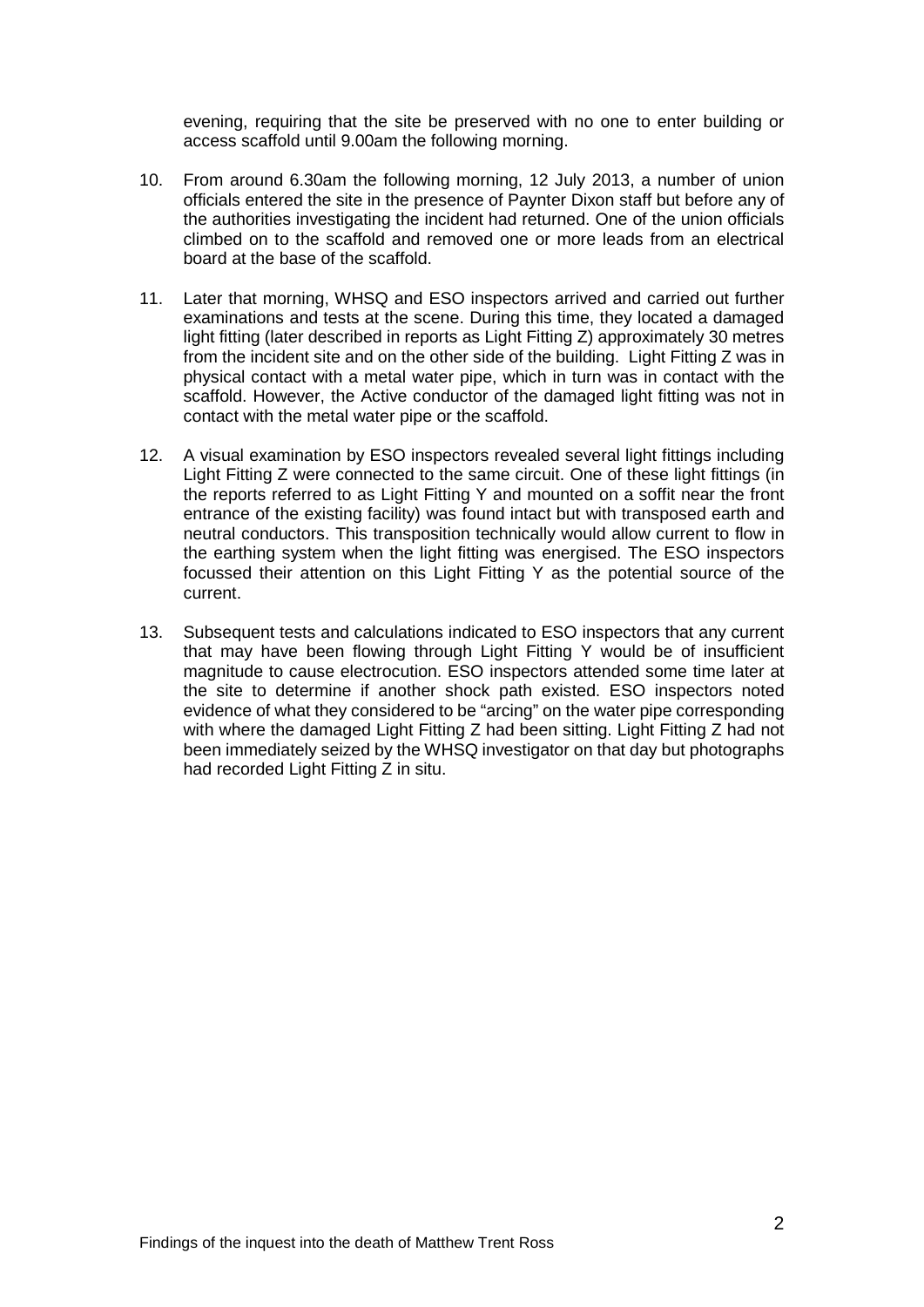

Photo taken by Garaty shows inners of light resting on scaffold

- 14. On 22 July 2013 a statutory notice was issued to Paynter Dixon requiring it to produce Light Fitting Z to WHSQ for further testing. In the intervening period it appears the light fitting had been removed from the site by Paynter Dixon staff.
- 15. Light Fitting Z was produced and subsequent examinations by ESO inspectors on 5 September 2013 identified what appeared to be an "arc" mark on the damaged light frame. The ESO inspectors returned to the site that same day to further inspect the water pipe, and concluded that the arc markings on the pipe and the light fitting corresponded, indicating to them there had been current flow between the Light Fitting Z and the water pipe.
- 16. The ESO inspectors further identified that this current flow would have been insufficient to operate the Circuit Protective Device for this circuit but was of a sufficient magnitude to cause a fatal electric shock, if an electrical circuit was completed by simultaneous contact by a person with the scaffolding and the metal guttering above. They noted that this scenario appeared consistent with how the incident was described by Matthew's friend, Jesse Thallon.
- 17. Significantly, the ESO inspectors identified that the supply wiring to Light Fitting Z was controlled by a photo electric cell that activated the light at a predetermined sunlight level. That is, the light would turn on in the evening as the sky darkened, and turn off again the following morning when sunlight returned. Sunset that evening, [1](#page-4-0)1 July 2013, was at  $5.09<sub>pm</sub>1$ . The site foreman remembered hearing the yelling right around this time and as it was getting dark.
- 18. The WHSQ report to the coroner concluded that Matthew died as a result of a serious electrical incident as defined in the *Electrical Safety Act 2002[2](#page-4-1)* , and that

<sup>&</sup>lt;sup>1</sup> Geoscience Australia, Australian Government: <u>http://www.ga.gov.au/geodesy/astro/sunrise.jsp</u>  $\overline{a}$ 

<span id="page-4-1"></span><span id="page-4-0"></span><sup>2</sup> Section 11 of the *Electrical Safety Act 2002*, reprint No. 4H (as in force on 22 November 2012).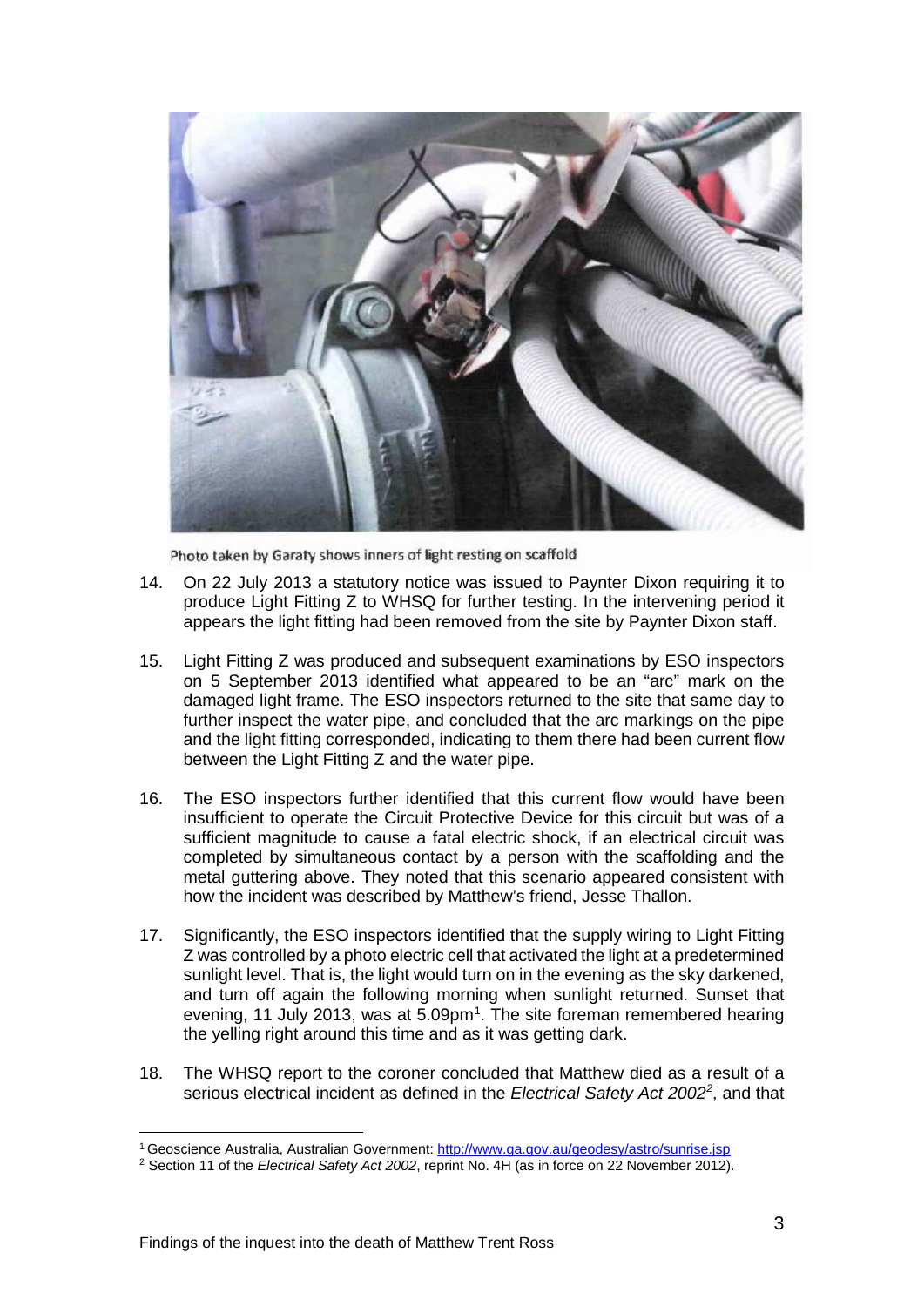Paynter Dixon being the company in control of the site may have been in breach of an obligation under that Act to ensure the electrical safety of Matthew and others working on the site<sup>[3](#page-5-1)</sup>. However, WHSQ also concluded that a successful prosecution was unlikely due to evidentiary issues including possible contamination of the scene by union officials and a loss of continuity in relation to the most critical piece of physical evidence, that is, the damaged Light Fitting Z.

- 19. Apart from these issues, the investigation by WHSQ took a considerable amount of time, with some key witnesses not spoken to until late 2014 and early 2015. WHSQ's final investigation report was not completed until December 2015, almost two and a half years after Matthew's death and well outside the 12 month timeframe for commencing prosecution for an offence under the *Electrical Safety Act 2002[4](#page-5-2)* .
- 20. Ultimately, the investigation was unable to determine how the damaged Light Fitting Z came to be where it was found on 12 July 2013. It appeared the light fitting may have been related to some demolition work carried out within and around the existing Chapel building, adjacent to the new extension where Matthew was working. However, the chain of events leading to Matthew's death remained unclear.
- 21. For this reason, and at the request of Matthew's family, a decision was made to hold an inquest.

# <span id="page-5-0"></span>**Issues for the inquest**

- 22. At a pre-inquest hearing held on 12 April 2017 the following issues for the inquest were settled:
	- *i.* The findings required by s. 45 (2) of the *Coroners Act 2003*; namely the identity of the deceased, when, where and how he died and what caused his death.
	- ii. The circumstances surrounding the death and, in particular, the chain of events leading to the deceased's death by electrocution.
	- iii. The adequacy and timeliness of investigations conducted by police, work health and safety and electrical safety authorities in relation to the death.
	- iv. What actions have been taken since the death to prevent deaths from happening in similar circumstances in the future.
	- v. Whether there are any matters about which preventative recommendations might be made pursuant to section 46 of the *Coroners Act 2003*.
- 23. As well a number of witnesses were proposed to be heard from including:
	- Detective Sergeant Christopher LAFFERTY, Queensland Police Service
	- Principal Inspector Neale GARATY, Workplace Health and Safety Queensland
	- Inspector Peter WESTCOTT, Workplace Health and Safety Queensland
	- Senior Electrical Safety Inspector Don HEWETT, Electrical Safety Office
	- Senior Electrical Safety Inspector Malcolm COOPER, Electrical Safety Office
	- Senior Electrical Safety Inspector Paul FINNEN, Electrical Safety Office

<sup>3</sup> Section 30(3)(c).  $\overline{a}$ 

<span id="page-5-2"></span><span id="page-5-1"></span><sup>4</sup> Section 187.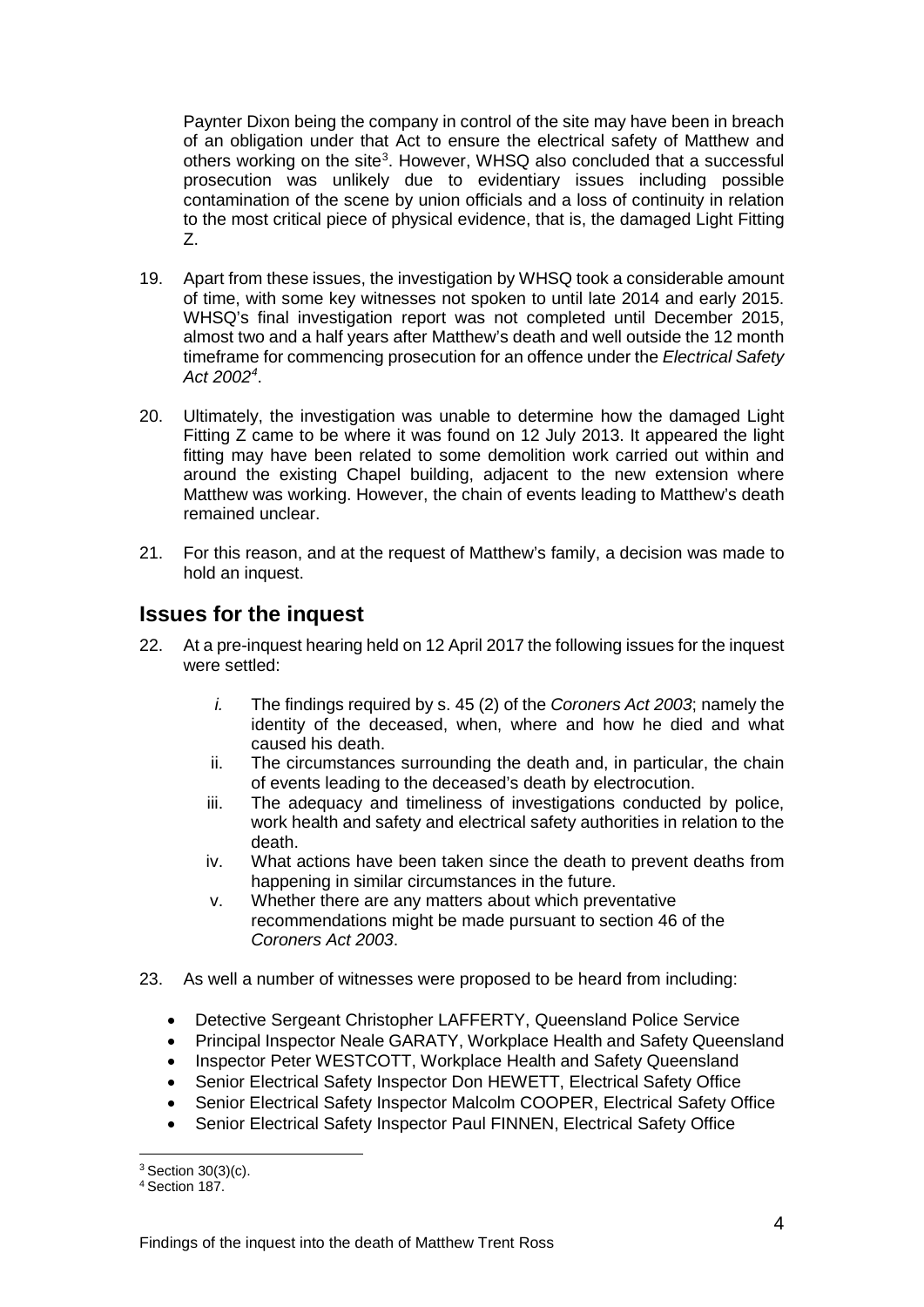- Ian WILLIAMSON, Acting Regional Investigations Manager, Workplace Health and Safety Queensland
- Jesse THALLON, Director, Lifestyle Image Roofing
- David POWER, Site Foreman, Paynter Dixon Queensland
- Daniel DUNNE, Health, Safety, Environment and Quality Manager, Paynter Dixon Queensland
- Gary BIDDLECOMBE, Site Foreman, Paynter Dixon Queensland
- Peter CAMPBELL, Project Manager, Paynter Dixon Queensland
- Mitch KRUK, Contracts Administrator, Paynter Dixon Queensland
- Mark OSBURG, Safety Officer, Paynter Dixon Queensland
- Ryan ADAMCZYK, electrician and Director, Queensland Electrical
- Lance RICHTER, electrician, Queensland Electrical
- Conrad RAUP, apprentice electrician, Queensland Electrical
- Tony CHONG, apprentice electrician, Queensland Electrical
- Ross McGAHN, electrician, Queensland Electrical
- Anthony FRATER, employee of Frater Asbestos and Demolition
- Christopher FRATER, employee of Frater Asbestos and Demolition
- Nathan WERBA, employee of Frater Asbestos and Demolition
- Peter MURPHY, Director, KPM Building Solutions
- Michael ROBERTSON, carpenter, KPM Building Solutions
- Matthew LONG, carpenter, KPM Building Solutions
- Mark TOWERS, employee of Paynter Dixon Queensland
- Alan McLEAN, employee of Paynter Dixon Queensland
- Dean SCOTT, Construction Manager, Paynter Dixon Queensland
- Mark BATEMAN, union official, Electrical Trades Union (ETU)
- Royce KUPSCH, union official, Construction, Forestry, Mining and Energy Union (CFMEU)
- Tony STOT, union official, Builders' Labourers' Federation (BLF)

## <span id="page-6-0"></span>**Autopsy results**

- 24. An external and partial internal autopsy examination was ordered and was completed by forensic pathologist Dr Alex Olumbe.
- 25. The external examination showed multiple injuries including possible thermal burns on the lateral aspect of the right knee and distal aspect of the posterior right thigh. There were other minor injuries including abrasions on the legs and on the back of the hand. In particular, there was no evidence of any thermal marks on the hands.
- 26. Microscopic examination of sections taken from the right knee and right side showed changes consistent with electrical burn, i.e. electrocution.
- 27. There were changes of bronchial asthma in the lungs that would not have contributed to death. Prior to autopsy part of the heart was retrieved following consent of the family and the coroner. There was mild-to-moderate coronary atherosclerosis but no evidence of any other significant natural disease. The moderate amount of coronary atherosclerosis could have contributed to Matthew's death and was a significant finding in a man of his young age.
- 28. Toxicology testing noted a low concentration of alcohol in vitreous but was not detected in blood and urine. Analysis of urine showed the presence of morphine and codeine but not in the blood. It was considered the ratio of codeine and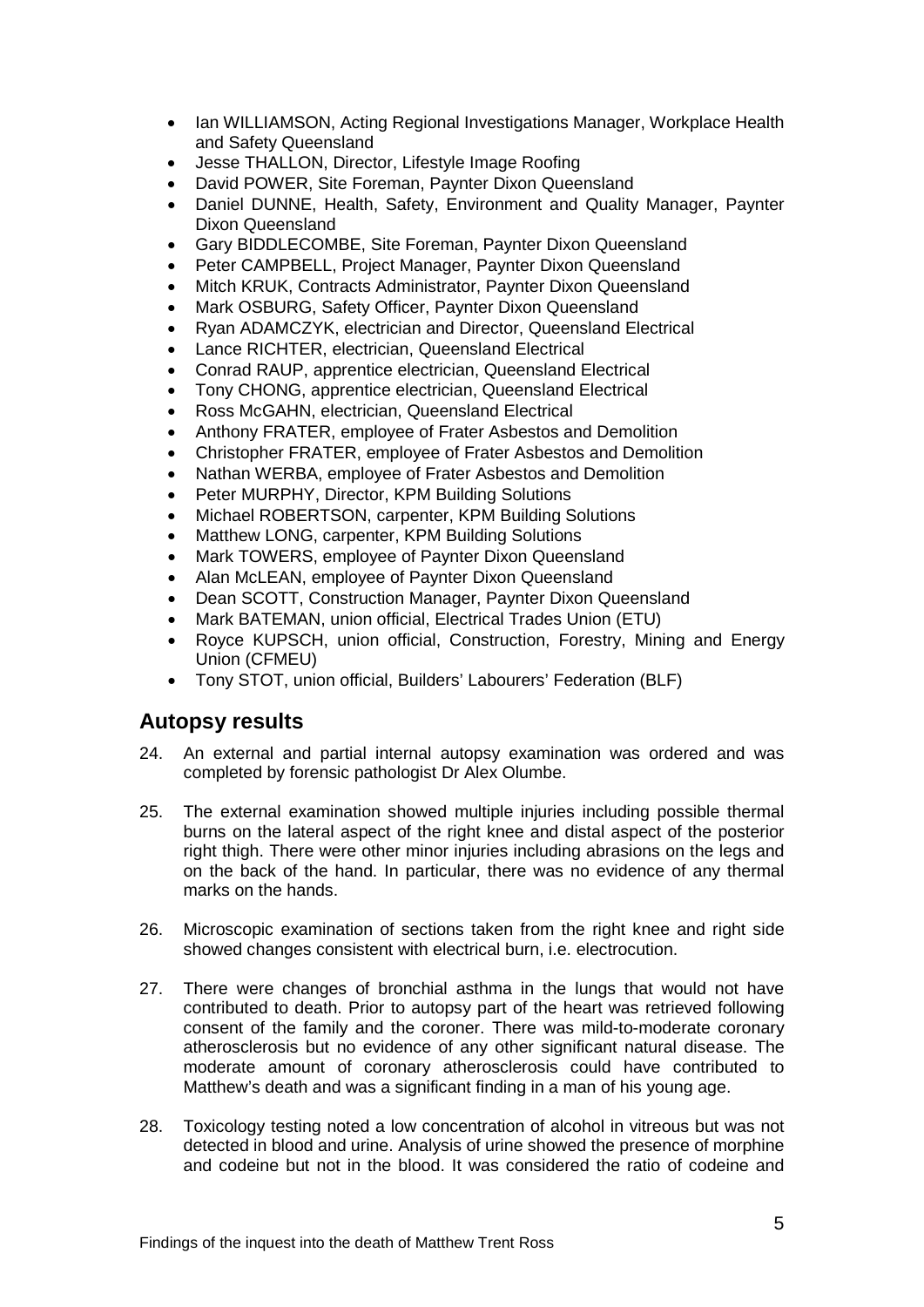morphine may indicate codeine use, which was supported by a trace amount of paracetamol present in the blood. This may indicate ingestion of codeine/paracetamol preparation and could be explained by taking of cold and flu tablets.

<span id="page-7-0"></span>29. The cause of death was opined to be electrocution.

# **The circumstances surrounding the death and, in particular, the chain of events leading to the deceased's death by electrocution.**

## <span id="page-7-1"></span>*Work on site up to completion of demolition*

- 30. Work on the site commenced around September or October 2012. The project involved construction of a new aged care nursing facility adjoining an existing facility, some of which was also being renovated. During construction the existing aged care facility remained operational with residents continuing to live in buildings outside the construction zone.
- 31. One of the first tasks on-site involved demolishing internal linings and walls and a suspended concrete balcony of an existing administration/Chapel building where new construction works were to adjoin. The western wall of the Chapel area was shared with another section of building that was not being demolished and remained occupied.
- 32. Importantly, at the time of this part of the demolition, the existing roof structure to the Chapel was not being removed/demolished and this also meant the existing eaves and soffits to the roof area were not being removed. Out of the hundreds of photographs gathered during the investigation, Light Fitting Z is not seen in situ in the soffit and its exact location was the subject of some contention, but I am satisfied it was situated in a soffit in an area that was still being used for potential public access above a doorway leading to some stairs that ran parallel to the southern part of the western wall of the existing Chapel building.
- 33. The issue that next was in contention is if the area where Light Fitting Z was located was in the "demolition zone", and if not, should it have been.
- 34. Prior to the commencement of demolition works Queensland Electrical was contracted by Paynter Dixon to isolate and make electrically safe the demolition zone. A Small Works Agreement dated 26 September 2012 describes the scope of work as "Electrical early works" and includes "make safe demolition area".
- 35. Lance Richter was employed by Queensland Electrical to complete this task. He was "fully inducted on the site", prior to commencing work. He was given a copy of a Paynter Dixon 'Electrical Isolation Certificate' to complete by site foreman Gary Biddlecombe.
- 36. Lance Richter's statement said he undertook isolation work, as follows:
	- Relevant circuit breakers tagged and locked out (from main distribution board located in the linen room)
	- Disconnected conductors out of circuit breakers for added safety
	- Isolated and removed sub-board (servicing accommodation rooms on the southern end of the chapel) including its supply cable and sub-circuits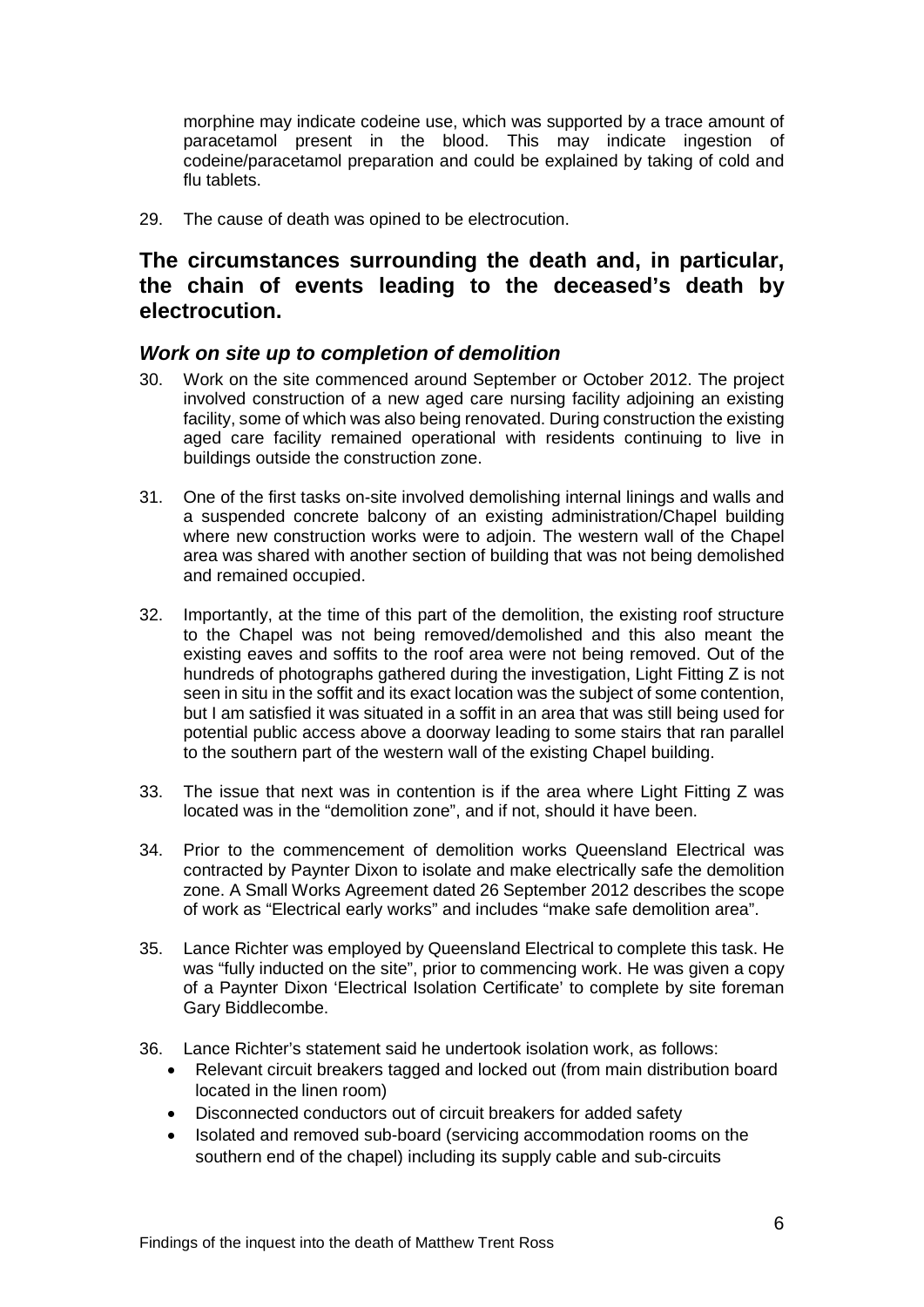- To verify that all electrical sources were de-energised, used a multi-meter and volt stick to identify and isolate accurately all circuits within the demolition zone
- Cables removed from demolition zone and removed back to its origin wherever possible
- *37.* Lance Richter said in his statement and confirmed in his evidence that *"By the time I signed the electrical isolation certificate, no electrical cabling was left on the inside of the existing administration area or the existing chapel area in the demolition zone as marked".*
- 38. What was precisely the "demolition zone" was also the subject of much scrutiny during the course of the inquest. This was largely due to the fact that there was a fine line (literally if you consider the various attempts by some witnesses who were asked about the demolition zone and marked the exhibits accordingly) between the initial demolition zone and where it is likely Light Fitting Z was situated.



- 39. In respect to external light fixtures, Lance Richter:
	- Recalls lights in the northern and eastern eaves. These were isolated and removed
	- Does not recall any lights in western or southern eaves
	- "*I do recall a light fixture may have been on southern wall below the eave level mounted to the brickwork. This light had been isolated and came from the subboard at southern end of chapel as indicated on plan AO2-22 operated by a timer. This was de-energised and supply cable removed."*
- 40. Lance Richter prepared an Electrical Isolation Certificate. There was also much contention about how the Certificate was completed because although the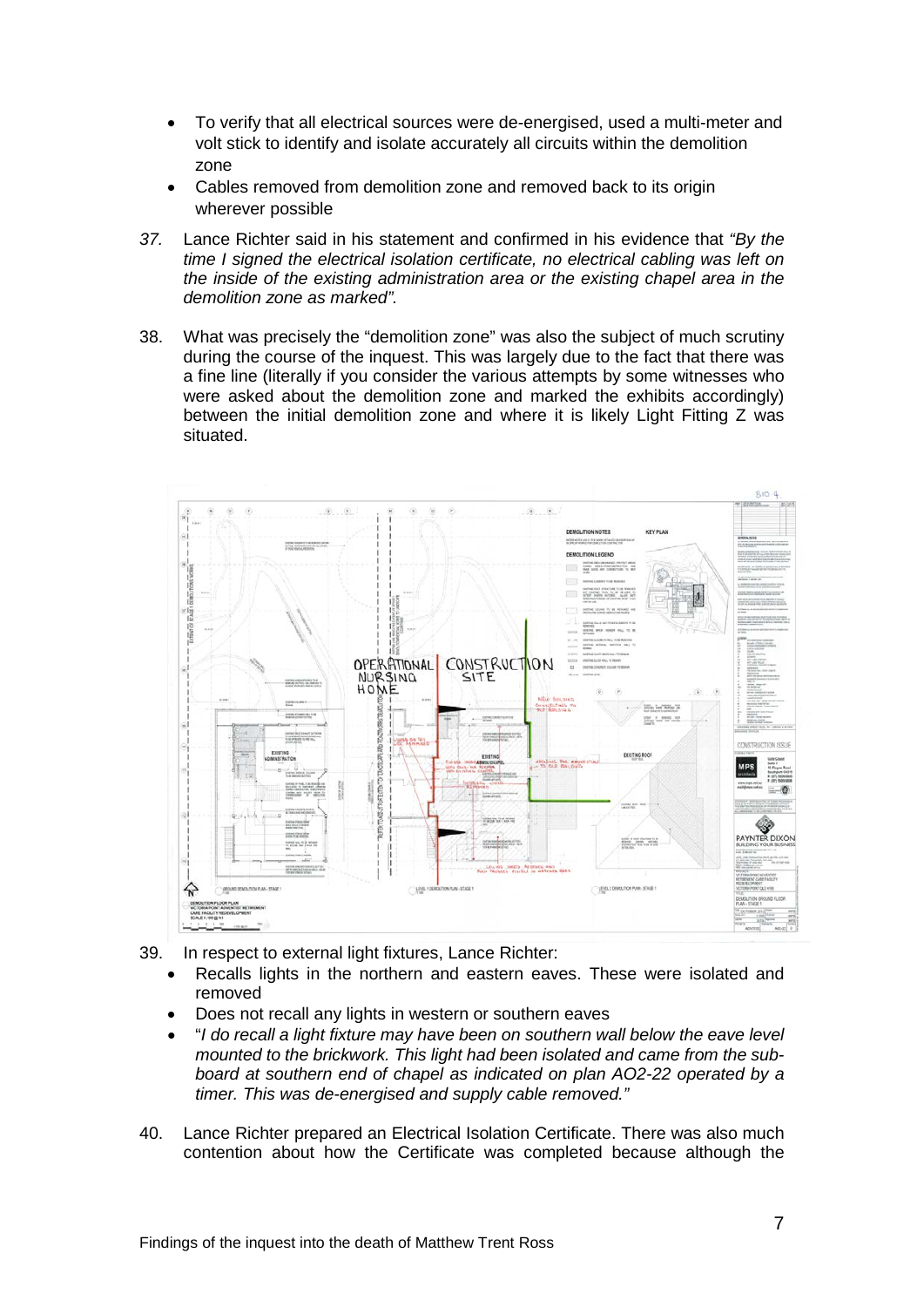certificate on its face asked for one box to be ticked in fact it had had two boxes ticked:

- 1: "*All relevant circuit breakers have been tagged and locked out"*
- *2: "All areas cannot be accessed and further investigation is required"*
- *41.* The Certificate also indicated "*Action recommended by Electrical Contractor – Code 2 – Electrical Hazards may exist; proceed with works with an Electrician in attendance at all times".*

| BUILDING YOUR BLIGNESS                                                                                                                                                                                 | PAYNTER DIXON                                                                |                                               |                                                                                 |                                                                                    | Doc/Revision Number:<br>Revision Period:<br>Last Revised on:<br><b>Document Dwser:</b><br>Approved by: GM | 12 Months<br>22/12/2011<br><b>HSEQ</b><br>22/12/2011                                                             | HSE-DOC-822-02-01                                                             |  |
|--------------------------------------------------------------------------------------------------------------------------------------------------------------------------------------------------------|------------------------------------------------------------------------------|-----------------------------------------------|---------------------------------------------------------------------------------|------------------------------------------------------------------------------------|-----------------------------------------------------------------------------------------------------------|------------------------------------------------------------------------------------------------------------------|-------------------------------------------------------------------------------|--|
|                                                                                                                                                                                                        |                                                                              |                                               | <b>ELECTRICAL ISOLATION CERTIFICATE</b>                                         |                                                                                    |                                                                                                           |                                                                                                                  |                                                                               |  |
| Project:                                                                                                                                                                                               |                                                                              | ADURLINET AGRO                                | CARE.                                                                           |                                                                                    |                                                                                                           | $J$ ob No.: $A$ O $\nu$ Oro <sup>2</sup>                                                                         |                                                                               |  |
| 29.10.12<br>Date:                                                                                                                                                                                      |                                                                              |                                               |                                                                                 |                                                                                    |                                                                                                           | Time: $Z \cdot \sigma \mathbb{O} \sim \sim$                                                                      |                                                                               |  |
| Project Supervisor requesting clearance:                                                                                                                                                               |                                                                              |                                               |                                                                                 | GBIOOLESKASK                                                                       |                                                                                                           |                                                                                                                  |                                                                               |  |
| Licensed Electrician carrying out inspection: x LANCE RICHTER                                                                                                                                          |                                                                              |                                               |                                                                                 |                                                                                    |                                                                                                           |                                                                                                                  |                                                                               |  |
| works is listed in the table below.<br>Area / Zone of<br>Building                                                                                                                                      | Status of Installation<br>(tick one box below)                               |                                               |                                                                                 |                                                                                    |                                                                                                           | Action Agreed                                                                                                    |                                                                               |  |
|                                                                                                                                                                                                        | All relevant<br>Circuit<br>breakers<br>have been<br>tagged and<br>locked out | All Eam<br>conductors<br>have been<br>namowed | All Ing<br>conductors<br>have been<br>identified<br>beatron brea<br>accordingly | All sreps.<br>connot be<br>accessed<br>and further<br>investigation<br>is repulned | No<br>itvestigation<br>or works.<br>have been.<br>undertaken<br>in this area                              | Action<br>recommended<br>by Electrical<br>Contractor<br>(See Action)<br>Codos below)                             | Site Fareman<br>ni hilialini ot<br>agreement<br>with<br>recommended<br>action |  |
| ADFAILED CHARRI                                                                                                                                                                                        | ☞                                                                            |                                               |                                                                                 | ₫                                                                                  |                                                                                                           | 2                                                                                                                | - 66                                                                          |  |
|                                                                                                                                                                                                        |                                                                              |                                               | П                                                                               | □                                                                                  |                                                                                                           |                                                                                                                  | п                                                                             |  |
|                                                                                                                                                                                                        |                                                                              |                                               |                                                                                 |                                                                                    |                                                                                                           | п                                                                                                                | n                                                                             |  |
| Action Codes (for use by an Electrician to advise of action required)<br>1. Proceed with works.<br>2. Electrical Hazards may exist; proceed with works with an Electrician in attendance at all times. | the area is electrically safe.                                               |                                               |                                                                                 |                                                                                    |                                                                                                           | 3. Cease or do not commence works in this area(s) until further investigation works can be undertaken to confirm |                                                                               |  |

By Lowe Richier ligned for and on behalf of lignature of Authorising Electrician:

- 42. Lance Richter explained in evidence that he completed the certificate with the assistance of Gary Biddlecombe as part of a joint discussion. Lance Richter stated in evidence he was satisfied the demolition zone had been isolated but as there were two bathrooms that remained live in the Chapel area, he wrote the certificate that way to ensure he remained on site in case any further electrical isolation work was needed.
- 43. The Electrical Isolation Certificate was signed off by site foreman, Gary Biddlecombe who stated "*I believe that I was involved in general pre-start discussions with the electrician and demolition contractor addressing the issues in the Electrical Isolation Certificate...The demolition works proceeded with the electrical contractor in attendance at all times as was required by the Electrical Isolation Certificate."*
- 44. Mr Biddlecombe agreed not all areas in the demolition zone were able to be accessed and the intention was to start the work with an electrician on site. Mr Biddlecombe stated he would not have discussed the roof structure with Lance Richter because the roof was not initially going to be removed. He was not aware of any discussion about lights in the eaves or the soffits. He stated that the Lance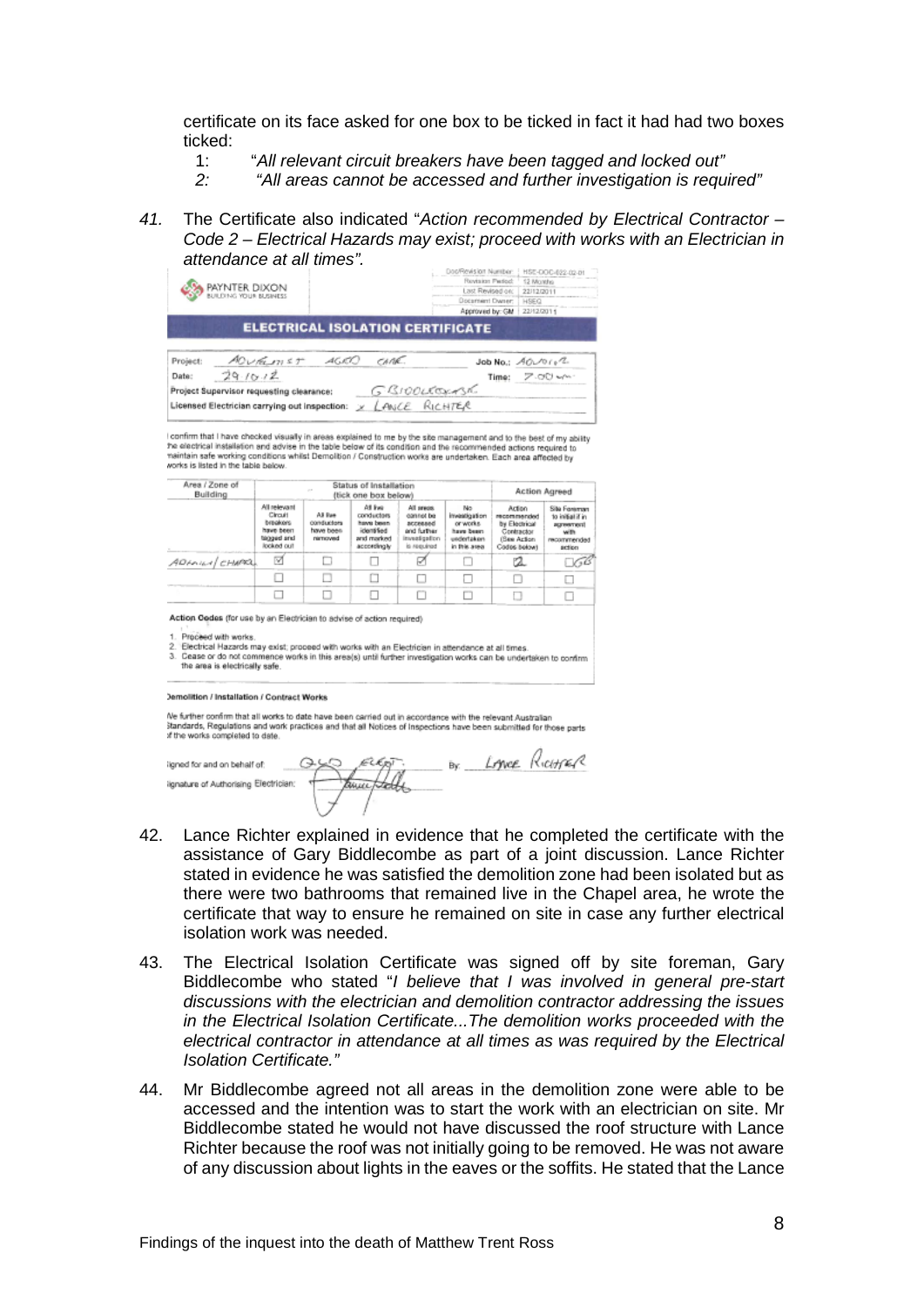Richter also agreed in evidence that the eaves to the Chapel were initially not going to be removed as there was no intention to remove the roof, and in any case, cabling in that area would have been difficult to access by workers.

- 45. Mr Biddlecombe provided inductions to workers coming on site up until when a Safety Officer was appointed by Paynter Dixon and took on that role. In relation to electrical matters he stated he would have advised that all electrical wiring was to be treated as live and only electricians were to touch cabling.
- 46. Demolition work was undertaken by Frater Asbestos and Demolition. Anthony Frater recalls carrying out some demolition works on site, including "removal of a small section of roof, front drive through cover and internal strip out". Mr Biddlecombe stated he would have told Anthony Frater that there may still be hazards but the electrician would be on-site.
- 47. Nathan Werba recalls being involved in removing internal walls and fittings. Anthony Frater states when they arrived on site they were inducted by Mr Biddlecombe. He cannot recall anything being said in relation to electricity, however states "*in past jobs (including this one) works are not carried out until an isolation certificate is provided*". He also stated they would have been provided with a copy of the isolation certificate.
- 48. Christopher Frater also recalls a site induction, however cannot recall the contents. He does not remember seeing an Electrical Isolation Certificate or other procedures about electrical issues on site.
- 49. Nathan Werba does not remember seeing any Electrical Isolation Certificate or other procedures about electrical issues on site. Nathan Werba stated that usually when they do a demolition job the area is made safe before they get there.
- 50. Anthony Frater stated they were aware an electrician was onsite and "*If we ever needed an electrician we would go to the site foreman.*"
- 51. Christopher Frater states he cannot recall being told they had to have an electrician present with them at all times. He does recall there was an electrician working "*in the same general area as us*".
- 52. Christopher Frater also recalls the day they first arrived on site to start demolition there were electricians still cutting wires, so they could not start straight away. Christopher Frater remembers "*telling my guys not to cut or remove any wires and to get an electrician if we needed something doing*".
- 53. Nathan Werba remembers there was an electrician working in the same general area as them. "*He was doing other stuff but he was available for us if we needed him*."
- 54. Lance Richter stated: "*I was present with the demolition crew to ensure all areas were safe as indicated in the isolation certificate dated 29 October 2013, specifically as stated in the box titled 'actions recommended by electrical contractor see actions code below'. Code 2 was chosen 'Electrical hazards may exist – proceed with works with an electrician in attendance at all times'*"
- 55. Lance Richter further stated in an addendum statement: "*I confirm that I was onsite and available throughout the demolition undertaking other works in the vicinity of the demolition area… I was not told* electrician was there during the demolition. As far as he was concerned the building was totally open and no hazards could be seen and this included the soffits as everything could be seen from inside and out.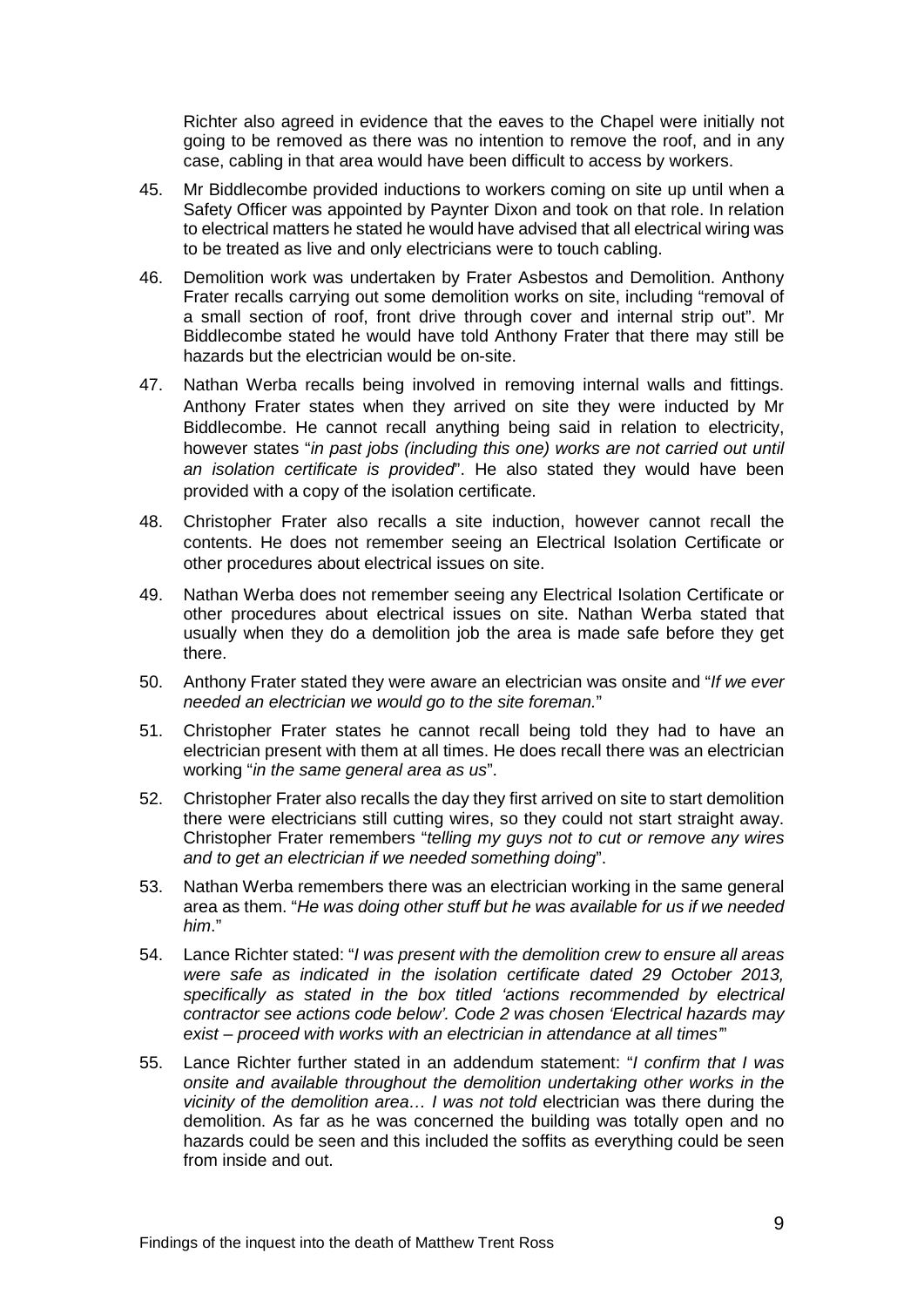- 56. *or asked by anyone from Paynter Dixon to have an electrician on site during the demolition undertaken in October 2012…my recollection is that I was on site and available during the demolition undertaken in October 2012*.
- 57. If one holds regard for the site sign in book it is apparent Mr Richter was usually present whilst Frater staff were on site, but not at all times and not on every day.
- 58. Lance Richter stated no live electricals were found within the demolition zone during the demolition period. Mr Richter states he does not recall eaves to the southern or western side or the roof being removed during demolition. He states the ceiling had been removed to the pre-existing chapel upstairs leaving just the rafters exposed, with all wires removed from the roof area. All wires had been removed from the roof area within the administration area as well.

## <span id="page-11-0"></span>*Removal of trusses to Chapel roof area in June 2013*

- 59. Lance Richter stated he ceased working at the site in about late October 2012 (the sign in book suggests a last attendance on 5 November 2013), and was not present for/has no knowledge of the work undertaken to remove the trusses in June 2013. He was not asked to complete an Electrical Isolation Certificate for the removal of the trusses in June 2013, and was not asked to be present when this was completed.
- 60. Gary Biddlecombe recalls a decision was made mid-project that the roof trusses within the existing Chapel building would have to be removed. Paynter Dixon "issued a variation to KPM" for the truss removal work.
- 61. Peter Campbell (Project Manager with overall responsibility for complete project delivery with Paynter Dixon) recalls the decision to remove the trusses was made around the first quarter of 2013, due to structural constraints and compliance issues with the construction of a fire compartment wall. Mr Campbell stated this decision involved input from multiple parties including himself, the site manager, contracts administrator, subcontractor and building certifier. The options were to alter existing trusses or remove them and start again. The decision was made to proceed with removal and start again.
- 62. Mr Campbell states the removal of the trusses would have been a variation to an existing subcontract. The variation would have been put together by himself (as Project Manager) and the contracts administrator.
- 63. Mr Campbell stated in his statement "*I consider removal of the roof trusses as disassembling works and not demolition works*". This may be a matter of semantics but it is apparent demolition works under the Australian Standard AS 2601 requires an Electrical Isolation process to take place whereas lesser works may not.
- 64. What is important to understand is whether or not the roof trusses were being "demolished" or "disassembled". Queensland Electrical were not asked to complete any further electrical isolation or inspection of the roof structure.
- 65. When asked whether he attended a walk through in June 2013 prior to the trusses being removed, and whether the electrical contractor was present during that walk through, Mr Campbell stated: *I frequently visited the site and walked around the chapel on various occasions with all parties concerned to inspect and strategise the works. I cannot recall if the electrician was present though all of the existing building services had been isolated and stripped-out, so I assume there would have been no reason for him to attend*.
- 66. Another company, KPM Building Solutions Pty Ltd ('KPM'), was contracted to complete the removal/demolition/disassembly of the roof trusses. Peter Murphy,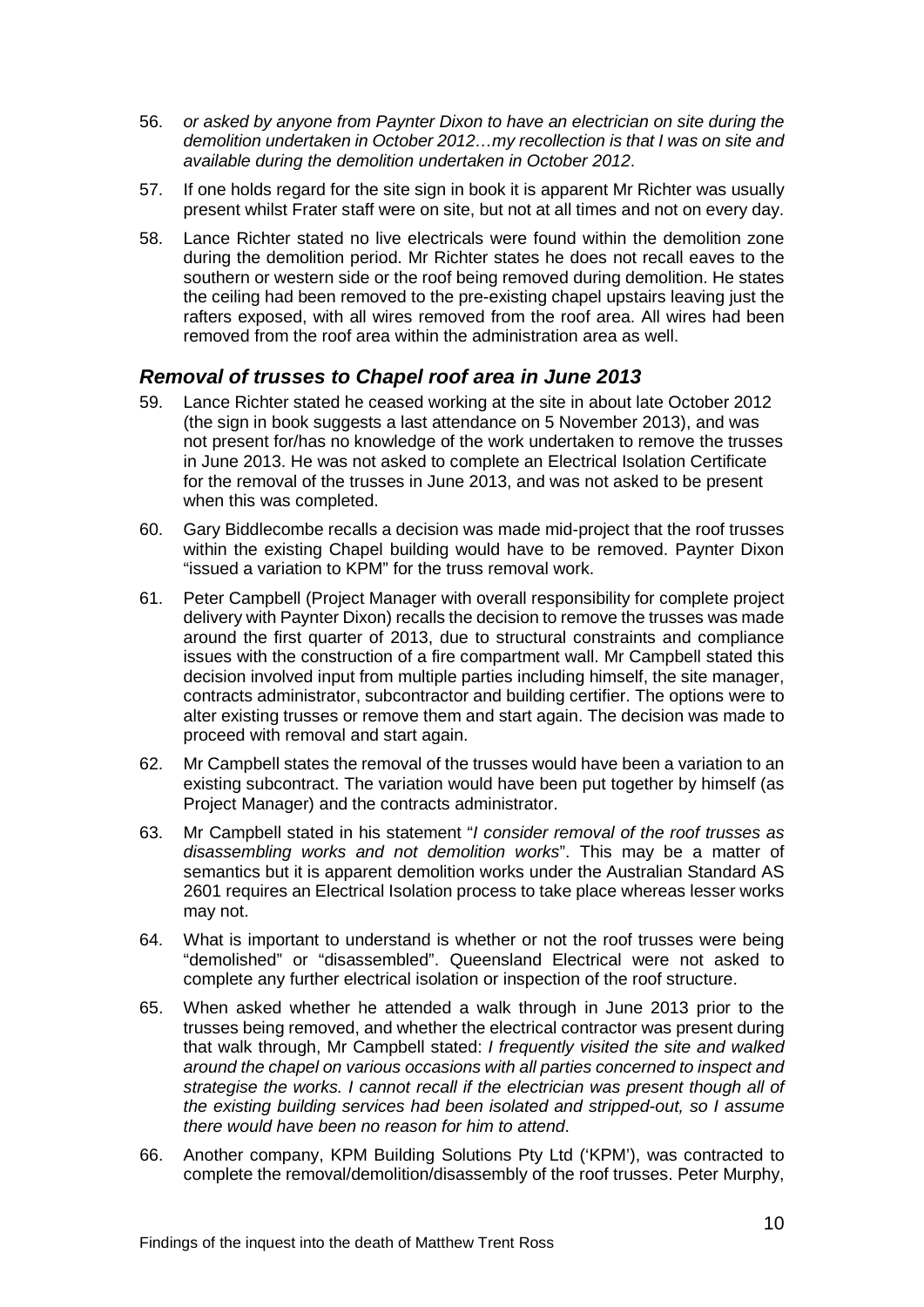a director of KPM, did a walk through with Paynter Dixon staff two weeks prior. He stated the interior of the site had been demolished by time of the walk through. Mr Murphy saw the brick veneer wall, timber frame, timber trusses. All services (electrical, plumbing) had been removed other than some temporary services, which were running through the ceiling space (water running to temporary drink fountains, power running to temporary boards on site). There was no scaffold around the exterior of the building at that time.

- 67. There was some temporary wiring inside the web of the trusses. Mr Murphy indicated this needed to be removed prior to KPM commencing work. At a further meeting Mr Murphy and either Mr Kruk or Mr Osburg from Paynter Dixon walked around the outside of the Chapel building. There was some discussion about live electrical services within "a two metre zone" of the demolition work (running down the wall on the western side of the building adjacent to the Chapel). This did not affect the work KPM had to do within the Chapel, but KPM was made aware of the existence of those services.
- 68. It is evident that Mr Murphy had been told that electrical isolation had been completed and Mr Biddlecombe had confirmed the removal of temporary services (plumbing and wiring) from the chapel building/roof. KPM received the "all clear" verbally and no electrical clearance form/certificate was shown/provided to KPM. This was confirmed by Mr Kruk who stated his *"recollection is that KPM were aware that the initial demolition works had been completed in 2012 to strip out the chapel area, and that the area had already been isolated electrically."*
- 69. Mr Murphy also stated it was Paynter Dixon's responsibility to ensure all services had been disconnected before KPM started. He said either Mr Biddlecombe or Mr Power told him the eaves and trusses had to be removed and "all is good to go".
- 70. Mr Biddlecombe stated he "*did not require the completion of another electrical isolation certificate as, in my view, the removal of the trusses was not a new demolition job and I understood that all existing permanent electrical cabling had been removed in October 2012*". When Mr Biddlecombe was asked by Neal Garaty of WHSQ whether the original Electrical Isolation Certificate dated October 2012 was "*for the internal of that building or for everything including the roof*", he replied "*…In hindsight we weren't actually even looking at removing the trusses back at that point*"
- 71. Mr Biddlecombe explained the decision to remove the trusses in June 2013 was a change to the original scope, and agreed with Mr Garaty's suggestion the roof and eaves would not have been considered back in October 2012 when the original Electrical Isolation Certificate was issued.
- 72. Mr Biddlecombe believes the temporary power cables and non-energised cables were removed from the ceiling space on 21 June 2013 before the trusses came down. He recalls this was his last day before going on leave, and believes the trusses were still in place on that day.
- 73. By this time there had been three days of handover between him and David Power, the new site foreman. Mr Biddlecombe stated when David Power came on board during that week prior to him going on leave, David Power "*sort of picked up the ball in that area [i.e. the work related to the removal of the roof trusses] and sort of liaised with KPM and the electricians…*".
- 74. David Power told Neal Garaty he did not recall organising or coordinating the work to remove the roof trusses, and did not recall the trusses coming off. When he took over as site foreman, he said he needed to concentrate on work being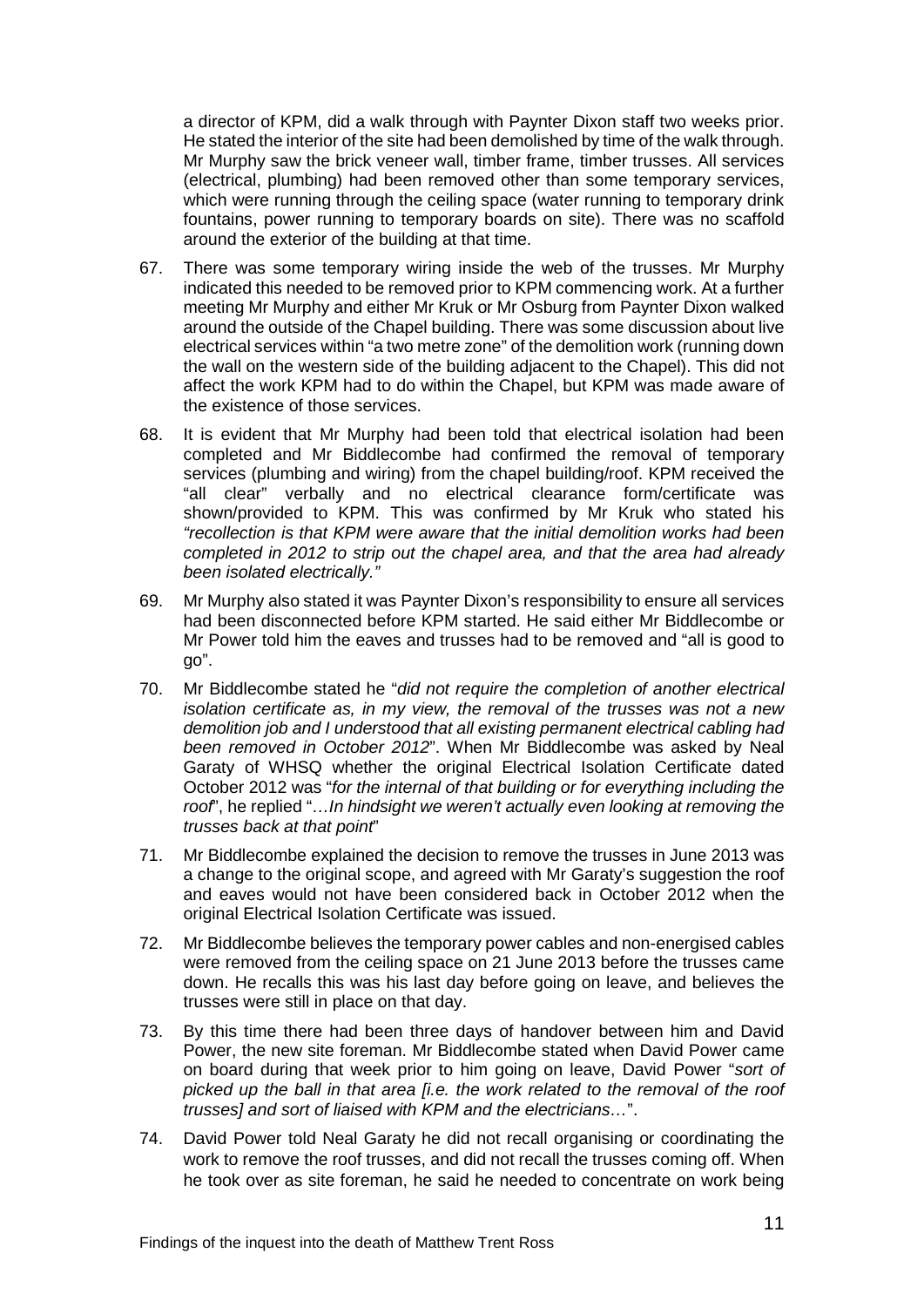undertaken inside the buildings on site, and there was "*a lot of stuff happening outside that I couldn't keep up with because I was trying to get my grip on what was going on inside*". David Power stated he was "*thrown onto the job at the last minute before Gary went on holidays*".

- 75. Mr Power stated that Mr Biddlecombe would have had to organise for KPM to do the demolition work including when and how, prior to the work actually being done. Mr Power could not recall being involved in any of that. Mr Power also could not recall doing a walk through with KPM or the electrical contractor.
- 76. Mr Power later provided a written statement to WHSQ stating "*When I commenced I also became aware that the roof trusses on the chapel building were to be removed and programming and coordination of this work was carried out prior to my arrival on site. I became aware that the subcontractor carrying out the truss removal was KPM Building Solutions. In my role as site foreman, I liaised with KPM Building Solutions in relation to the removal of the old trusses and the installation of the new trusses*."
- 77. Mark Osburg was employed as safety officer on site for three months from 8 February to 11 June 2013. He recalls KPM were engaged to do carpentry work and some renovation or alteration of trusses, but does not recall being involved in the decision to remove the trusses as part of fireproofing a wall.
- 78. Mr Osburg does not recall a discussion with Peter Murphy from KPM about any live electricity within two metres of "something". He also does not recall having any discussions or involvement with Mr Murphy in relation to the removal of the trusses (although he may have).
- 79. Mr Osburg vaguely recalls mentioning to someone that the existing building was still live (because it was still operational) so any wiring in that area was to be treated as live.
- 80. KPM later had to remove soffits in order to complete the Small Works Agreement. This was not specified within the original agreement. The work to remove the soffits commenced on or around 19 June 2013.
- 81. Peter Murphy advised Matthew Long and Michael Robertson (carpenters employed by KPM) of the need to remove/demolish the soffits and tails of the trusses from the western and part of the southern side of the chapel building, to make the removal process smoother when the crane was there.
- 82. Mr Murphy stated Mr Long and Mr Robertson were given the task to remove the soffits prior to the removal of the trusses, and that the soffits were removed on 19 June 2013. Mr Murphy stated he had not noticed any lights within the soffits on the southern side, but did notice a light in the soffit adjacent to the back door/near the stairs. Mr Murphy stated KPM did not have to demolish to that light.
- 83. Gary Biddlecombe asked Mr Murphy about the light back in June 2013. Mr Murphy asked Mr Long and Mr Robertson and they told him that when they got to that section, they tried to snap the soffit sheet and it "*snapped half way across the light*".
- 84. Mr Robertson told Mr Murphy "*the light was sort of hanging half in a soffit half not so he snapped the other section of soffit up and stuck it back into the roof space*", as he did not want to leave the light half hanging out of a ceiling.
- 85. Mr Long told Mr Murphy he spoke to someone from the site team about the light, but when he came back he could not see it so he assumed something had been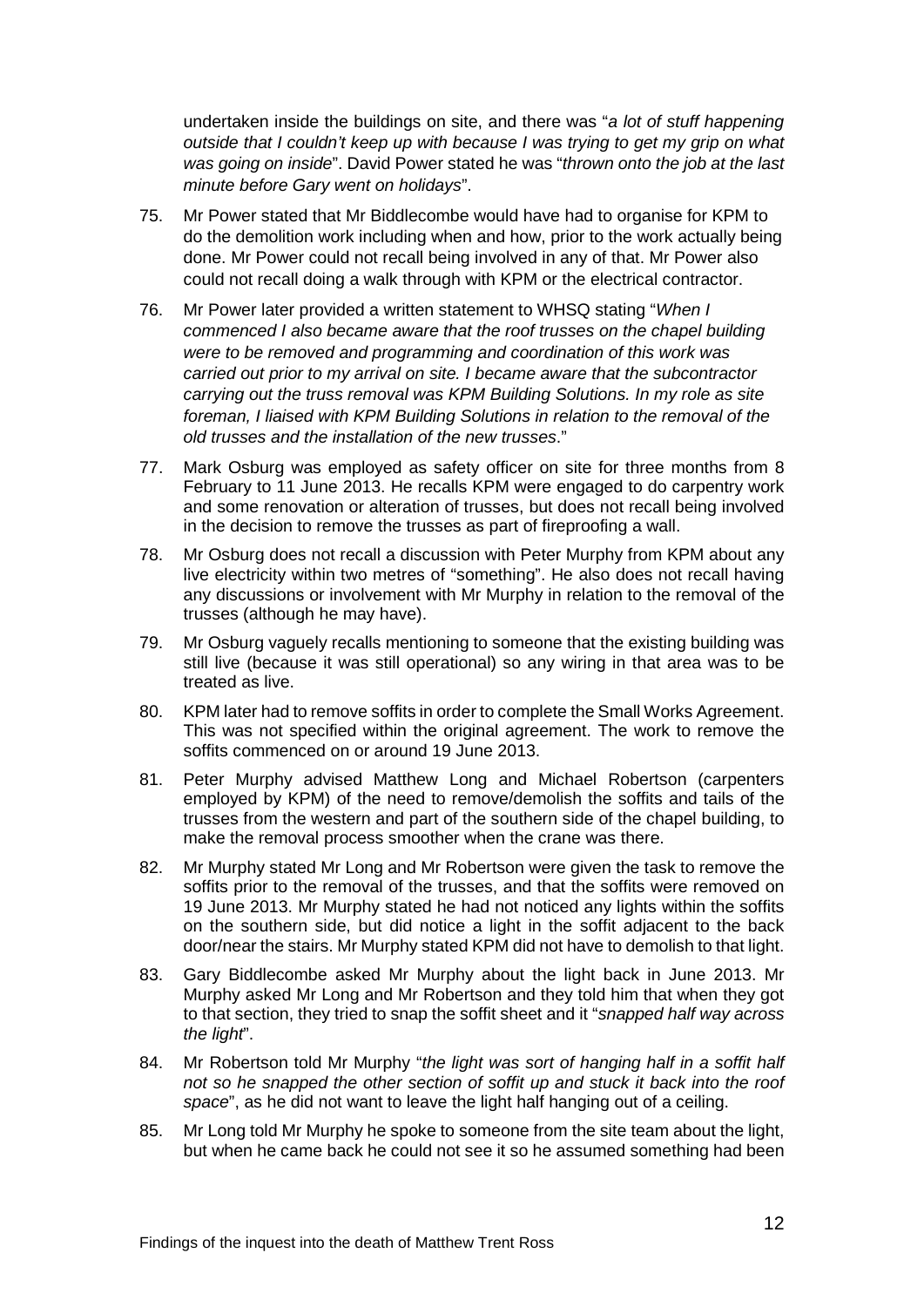done about it. He did not realise Mr Robertson had stuck it back up into the roof space.

- 86. Mr Long recalls a light in the soffit about a third of the way along the wall on the western side of the building. He says Mr Robertson told him the light had to be removed before the soffits could be removed. Mr Long says he then went and saw either David Power or Gary Biddlecombe (but he was not sure which one), from Paynter Dixon and "*they said ok*". Mr Long says he told Mr Robertson that Paynter Dixon had been informed, and then returned to where he was working at another area on site. During subsequent work to remove the trusses, Mr Long does not recall seeing a light in the western side, but he was not sure.
- 87. Gary Biddlecombe recalls his last day on site as site foreman (before going on annual leave) was 21 June 2013. He says he was "*not asked to remove any lights from the soffits…by any person, nor was I aware that any such lights existed*".
- 88. Mr Power says he "*was not advised by anyone that a light had to be removed from the western soffit of the chapel building prior to the date of the incident on 11 July 2013. The first time I became aware of the light on the western side of the chapel was on the day after the incident when I saw it on the scaffold after it was found by electrical safety inspectors.*"
- 89. Mr Robertson says he was working on his own to remove the soffits from around the building. He was instructed to do this task by his supervisor, Mr Long.
- 90. Mr Robertson says as he was taking the soffit out he saw a light and asked Mr Long about it. He says Mr Long said he would get an electrician to have a look at it, as he did not know whether it might still be live. Mr Robertson says he went on with some other work whilst waiting for the electrician. Sometime later Mr Robertson says he asked Mr Long again about the light and was told to "*leave the light in the soffit sheet…just take the sheet out around it and leave the light sitting in the soffit cavity*".
- 91. Mr Robertson says he snapped the soffit sheet on the other side of the join, which "*left the light screwed into the soffit sheet…it was now loose from the rest of the soffiting around the building…now the soffit sheets were clear to be moved and the light was in its own piece of soffit sheet about 450mm. This is how I left the light…it was still mounted to the eaves*." Mr Robertson later clarified that he did not leave the light mounted to the eaves. Rather, he placed the sheet of soffit containing the light fitting in the space within the eaves, resting on top of the timber wall plate and the bottom corner of the truss. He did not recall seeing the light at any other time after removing it and placing it in the eaves.
- 92. The soffits were removed three to four weeks prior to the electrocution incident. After that work, the trusses were removed and then the new ones erected. During that time, Mr Murphy says he never noticed a light sitting out on the scaffold.
- 93. There was no electrician working alongside KPM at the time KPM removed the trusses or soffits, however there were electricians on site. When the trusses were removed, KPM had an exclusion zone to ensure no unauthorised people accessed the area. KPM were led to believe all the isolation work had been carried out and the "*area was ours*".
- 94. Mr Robertson also did not recall seeing or working alongside an electrician at any point.

## <span id="page-14-0"></span>*Fatal electrical incident of 11 July 2013*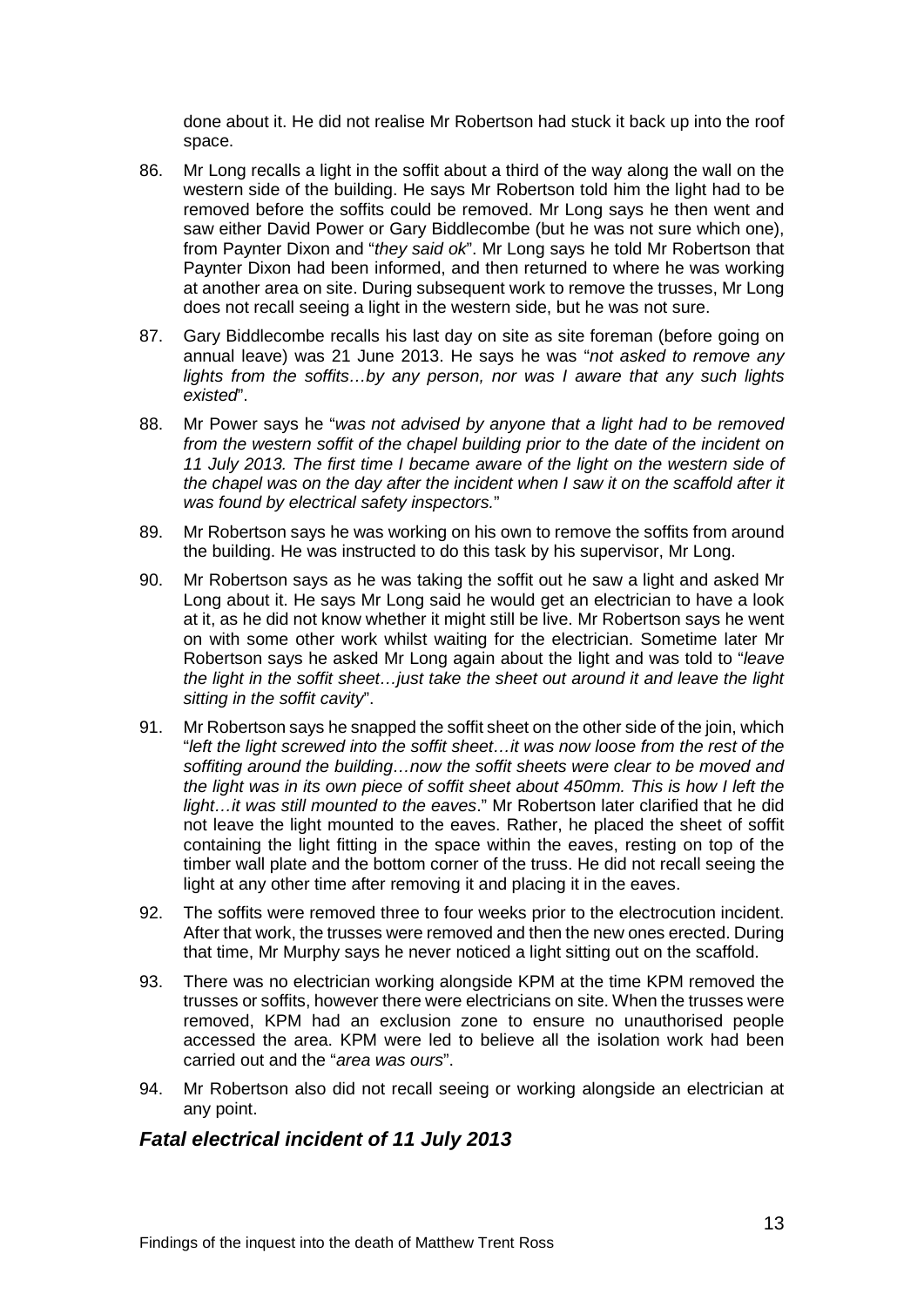- 95. Jesse Thallon recalls asking Matthew Ross to help him with the fascia and guttering he was installing on the new construction building, which was being attached to an existing building. Jesse stated in evidence that both of them went through a site induction on the day before they commenced. Jesse was working through another contractor Nautical Roofing. This company had a Safety Plan for the particular work site, which Jesse had received an induction on but it is apparent Matthew may not have. Relevantly the plan noted one of the risks was that of electrocution when working on scaffolds. It was also suggested to Jesse that where a breach of safety policy had occurred one of the corrective measures was to ensure the area was safe by setting up an exclusion zone to stop others from entering an unsafe area.
- 96. Jesse states they continued to work late as the work was taking a little longer than expected, and he wanted to get the job done that afternoon so he did not have to come back the next day. During the afternoon they were touching the scaffolding and putting bits of metal on to the roof and putting fascia up. Jesse did not feel any electric shocks whilst they were doing this.
- 97. Around 4.30pm the site foreman David Power came up to ask if they were going to get the job finished. Jesse told him they should be done soon as he was up to the last length of gutter by that time. Jesse, Matthew and the site foreman were the last people left on the site.
- 98. Jesse describes what happened next as follows:
- *The scaffold was a very tight squeeze on the last length of gutter. When I had to cut the back of the gutter away from the wall I was cramped underneath it. I knelt on the scaffold and there was something sharp on the scaffold and it stabbed me. I reached out to grab a concrete ledge to help move myself forward but when I did this I felt a shock in my hand (like I was being electrocuted). It was only a second and when I pulled my hand away from the concrete ledge it stopped. I initially thought it may have been a nerve being pinched when I reached out. I lifted my knee and touched the wall, and nothing sort of happened. I then put my other knee down onto the scaffold and I then put my hand back onto the same wall and I received another shock.*
- *I then stood up and said to Matt: "Hey, I think I'm getting an electric shock over here". I* then looked around the underneath area to see if I could see any wire hanging *on the scaffold. I did see a roll of electrical cable but it didn't seem to be hooked to anything that I could see. Matt came over to see what was happening as I climbed up onto the timber roof frame.*
- *The scaffolding was really tight together, and when Matt went to slide in between it, he just wrapped his hands around the pole. I had my back to Matt at this point and thought I heard him say a slight "help". I turned around and I saw that Matt was holding onto an upright part (pole) of the scaffold. I looked closer and saw that Matt's head was hanging back and appeared to be jolting.*
- *At first I thought Matt was having a joke about it and I said: "Come on mate what are you doing?". But Matt didn't reply. When I went to push Matt I was zapped. This was when I knew it was serious.*
- *I reached back at him and tried to free him from the pole but when I grabbed him I was getting electrocuted. I fell back from his body and screamed out for help. I then grabbed his shirt and pulled back as hard as I could and he fell onto the timber framing I was on. There were bits of scaffolding everywhere, so Matt's leg and arm was still touching the scaffolding, as I was trying to drag him up onto the timber valley. When I touched Matt I kept getting shocked.*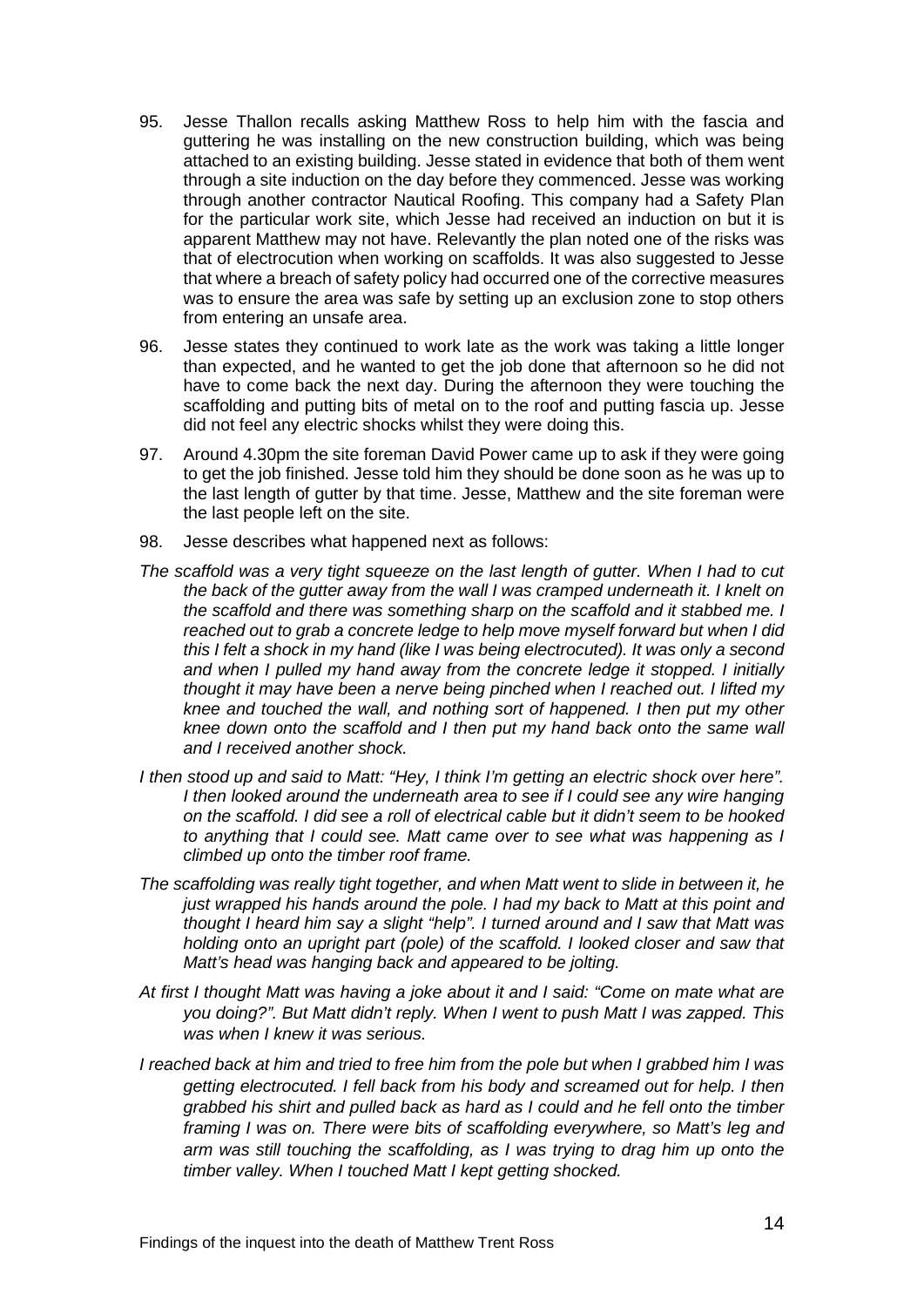- *By this time the foreman had heard my screams, and had started running up the stairs of the scaffolding. I told the foreman not to come up because the scaffolding was live and had electricity running through it. I kept trying to pull Matt up onto the timber frame but his body was too heavy and every time either Matt or I touched any metal – I got shocked.*
- 99. Jesse recalls his and the site foreman's efforts to perform CPR on Matthew, with the assistance of the Triple Zero operator who was giving instructions by telephone. Jesse states that phone call lasted around 15 minutes and ended when ambulance officers arrived and took over care of Matthew.
- 100. Mr Power was on site as site foreman. At 4.30pm Jesse Thallon and Matthew Ross were the only two tradespersons left on site. They were finishing installation of a new gutter and attaching it to the old gutter on the chapel building. Mr Power recalls being up on the scaffolding with them both sometime before 5pm. They said they had about half an hour of work left to go and asked if they could stay on to finish the work so they could complete their job and Mr Power agreed.
- 101. Mr Power left the scaffolding to attend to some tasks in other areas of the site. He closed the site office and walked to the site access gate at the southern end of the construction site. Mr Power describes that time as follows:
- *I was standing there at the time, and I checked my phone. It was about 7 minutes past 5pm… Because of the time of the afternoon, it was starting to get dark. At that time, I heard a lot of yelling. The gate is approximately 55-60 metres away from where the two tradesmen were working. I heard a lot of commotion and yelling. I looked up, and made my way towards the area where the tradesmen were*  working. They were working in a corner on the second deck of scaffolding *adjacent to the first floor of framing (first floor of roof structure), at the top of the stairs. Where the scaffold rose up, there is an upright bar. Matt ROSS was standing holding it. His colleague (Jesse THALLON) was up on the timber roof trusses behind Matt ROSS. I started coming over, asking "What is going on?". Jesse told me that there is a problem going on up here. While I made my way from the gate, I saw Jesse came up behind Matt, and as much as it was a battle (because Matt was rigid and was holding on), Jesse used his body weight to break Matt free.*
- 102. Mr Power then made his way up to where Jesse Thallon was, first via the scaffold stairs then by scaling the inside of the frame of the building and through the timber roof trusses. Mr Power says when retracing his steps later he could not see how he would not have touched any of the scaffolding, however at no time did he feel a shock.
- 103. They then worked together to pull Matthew onto the timber trusses and began performing CPR. Mr Power called emergency services who provided directions for CPR over the phone until ambulance officers arrived.
- 104. Mr Power met the ambulance officers on the road and brought them up to where Matthew and Jesse Thallon were, through the internal stairs. Mr Power recalls some ambulance officers climbing up through the roof trusses to get to Matthew. Mr Power had also pulled some mobile aluminium scaffolding over (that was not attached to any of the other scaffold).
- 105. A decision was made to bring Matthew down from the roof, and Mr Power assisted ambulance officers to do this. Mr Power says by this time it was getting quite dark. This was around 5.30pm. He brought out a light stand to assist the ambulance officers to see.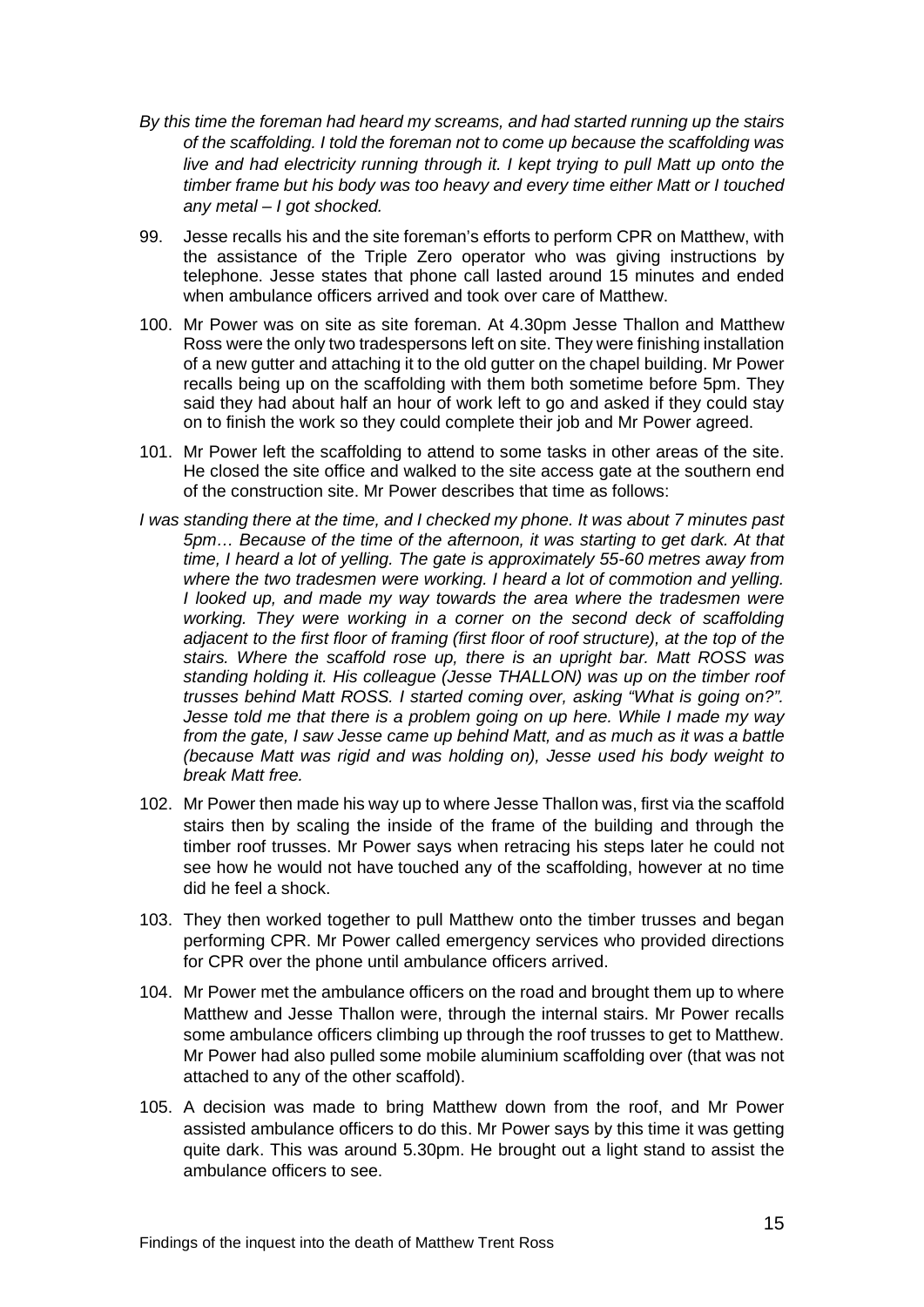106. Mr Power then describes others turning up at the site including Fire Services, Energex, WHSQ investigators, and Paynter Dixon site personnel. Mr Power says WHSQ investigators shut down the site and secured it.

## <span id="page-17-0"></span>*Events post 11 July 2013*

- 107. After Matthew's tragic death a number of persons and agencies attended the site. These included emergency personnel, Queensland Police, WHSQ inspectors, ESO inspectors and Paynter Dixon staff.
- 108. ESO inspectors Don Hewett and Malcolm Cooper arrived at about 7.15pm and entered the site. They met with WHS inspectors Neale Garaty and Peter Westcott and Daniel Dunne, HSEQ officer with Paynter Dixon. Energex staff were also present and confirmed power to the site had been isolated. They identified six distribution boards onsite and confirmed that, for all six distribution boards, none of the circuit breakers were in the off position and all safety switches had been tested recently and were still in test date. There was no evidence of damaged electrical equipment or wiring that may have contributed to the electric shock at the incident location. Due to poor lighting a decision was made to return the next day.<sup>[5](#page-17-1)</sup>
- 109. Mr Garaty issued a Non-disturbance notice to Paynter Dixon prior to leaving the site by giving the notice to Mr Dunne. The notice required the company to "*preserve the site at which a notifiable incident has occurred*". Measures to be taken to preserve the site or prevent disturbance of the site were described as: "*No one is to enter building or access scaffold*".
- 110. The notice stated *"The legislation requires that the person to whom a nondisturbance notice is issued must, as soon as possible, display a copy of the notice in a prominent place at or near the workplace, or part of the workplace at which work is being carried out that is affected by the notice*". Despite this the notice was not displayed in a prominent place or at all.
- 111. The next morning Paynter Dixon staff, various union officials and WHS and ESO inspectors attend at various times early the next day. The union officials were Mark Bateman from the Electrical Trades Union, Royce Kupsch from the CFMEU and Tony Stott of the Builders' Labourers Federation.
- 112. At one point Mr Bateman was seen to remove leads from a temporary electrical board at the base of the scaffold and climb on and walk onto the scaffold. Mark Osburg from Paynter Dixon stated the boards were on the ground level on the eastern side of the building. The union officials had been told by Paynter Dixon staff that WHS had issued a notice of seizure of the site. The other union officials walked the perimeter of the site paying particular attention to the scaffolding which in their opinion was not properly tied in. This was recorded on their mobile reporting tool.
- 113. Mr Bateman had provided Paynter Dixon with an Entry Notice under s117 of the *Work Health and Safety Act 2011* for a suspected contravention of the Act, related to the electrical incident. He says he was told the job was closed and there was no entry permitted but was not specifically told about a Nondisturbance notice.
- 114. Mr Bateman agrees he entered onto the scaffold to undertake a visual inspection of switchboards, which may not have complied with Australian Standards. He

 $\overline{a}$ 

<span id="page-17-1"></span><sup>5</sup> A further two electrical distribution boards were identified the following morning, both of which were confirmed to be electrically isolated with all circuit breakers found in the on position.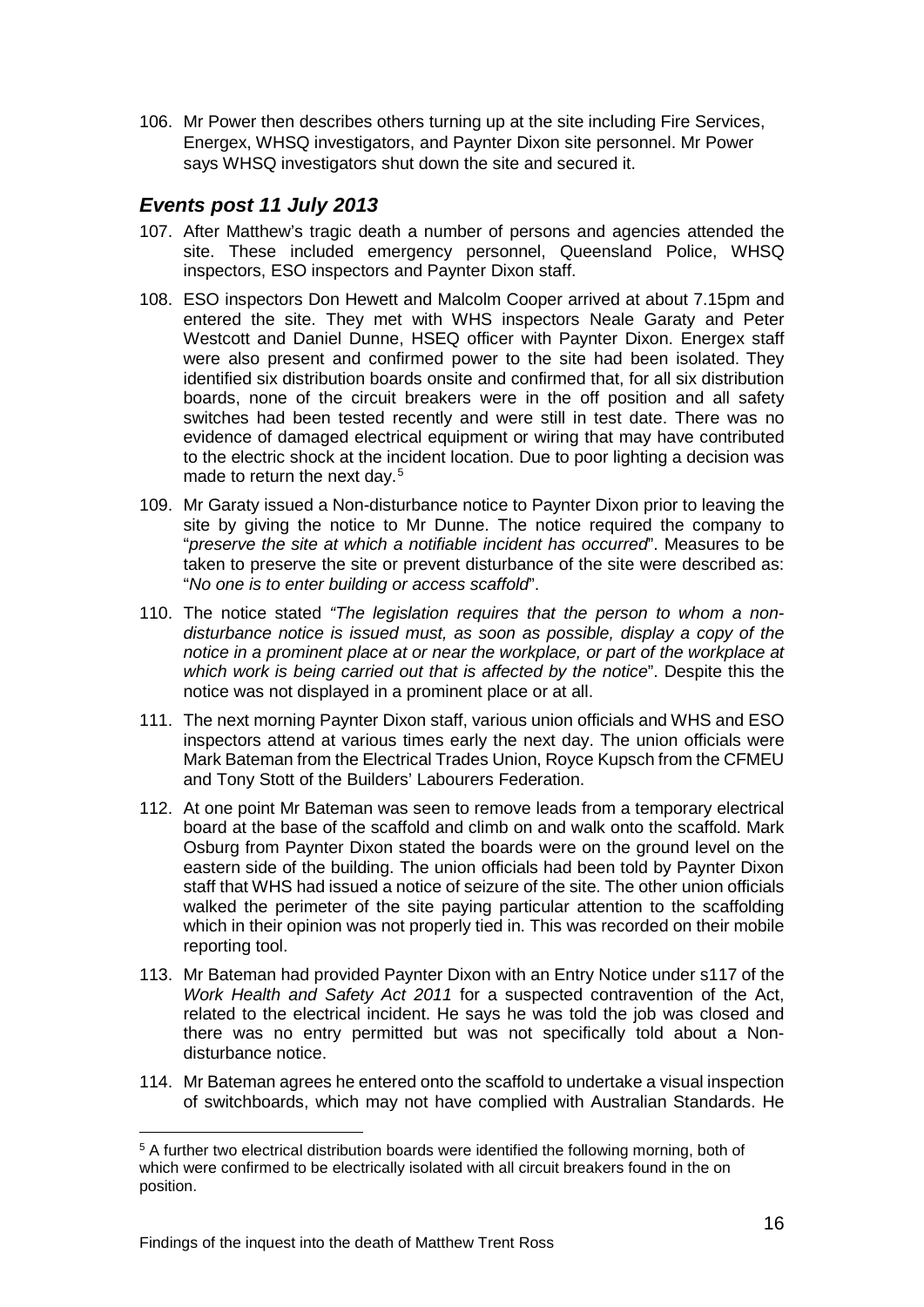says he did not tamper with the scene and did not fully appreciate the importance of not disturbing the scene of a fatal electrical incident. Once he was informed of this in fairly strong terms by Paynter Dixon staff and Mr Garaty he exited the site.

- 115. What can be said about this particular breach of the Non-disturbance Notice is that any interference by Mr Bateman was regrettable but it involved electrical leads on another part of the construction site well away from where Light Fitting Z was found or where Matthew had died. His actions and those of other union officials did not ultimately have any impact on the integrity of the evidence relating to what caused Matthew's death.
- 116. ESO inspectors Hewett, Cooper and Paul Finnen attended along with WHSQ inspector Garaty. The ESO inspectors conducted a number of tests on the day and subsequently. Their findings are dealt with in their report.

# <span id="page-18-0"></span>**The adequacy and timeliness of investigations conducted by police, work health and safety and electrical safety authorities in relation to the death.**

## <span id="page-18-1"></span>*Investigation findings of Electrical Safety Office*

- 117. An Electrical Incident Examination Report dated 19 December 2013 was prepared jointly by ESO inspectors Paul Finnen and Don Hewett.
- 118. The report noted ESO inspectors Cooper and Hewett had located a damaged light fitting (Light Fitting Z) approximately 30 metres from the incident, not associated with construction wiring, in contact with the mental water pipe, which in turn was in contact with scaffold. Light Fitting Z was supplied via a cable from a junction box approximately one metre above the light fitting. The internal metallic frame of the light fitting showed signs of rust around the ballast. The frame of the fitting was separated from the plastic base and the earth connection on the metallic frame of the light fitting was not connected to the installation earthing.
- 119. Electrical testing was conducted and it was found that if the active switch wire was energised, a path would exist for a current to flow from the switch wire to the scaffold. After Light Fitting Z was photographed it was then disconnected from the electrical source at the previously identified junction box by separating all connected cables. Further test results noted that the active circuit was then traced back to a photoelectric (PE) cell, which switched on and off at a predetermined level of light normally associated with dusk and dawn. The photoelectric cell was located on the existing installation. The continuity tests conducted at the PE cell between the red active conductor and adjacent guttering indicated a short circuit. A test between the guttering and PE cell indicated 0 ohms. This indicated a connection between the installation earthing system and the guttering.
- 120. Further testing was conducted to locate the source of the short circuit (active to earth). A visual examination revealed that several light fittings were connected to the same circuit as Light Fitting Z. At Light Fitting Y it was found that the neutral and earthing conduct were transposed at the lamp holder. This would allow current to flow in the earthing system when the light fitting was energised. Light Fitting Y was mounted on the soffit near the front entrance of the existing aged care facility.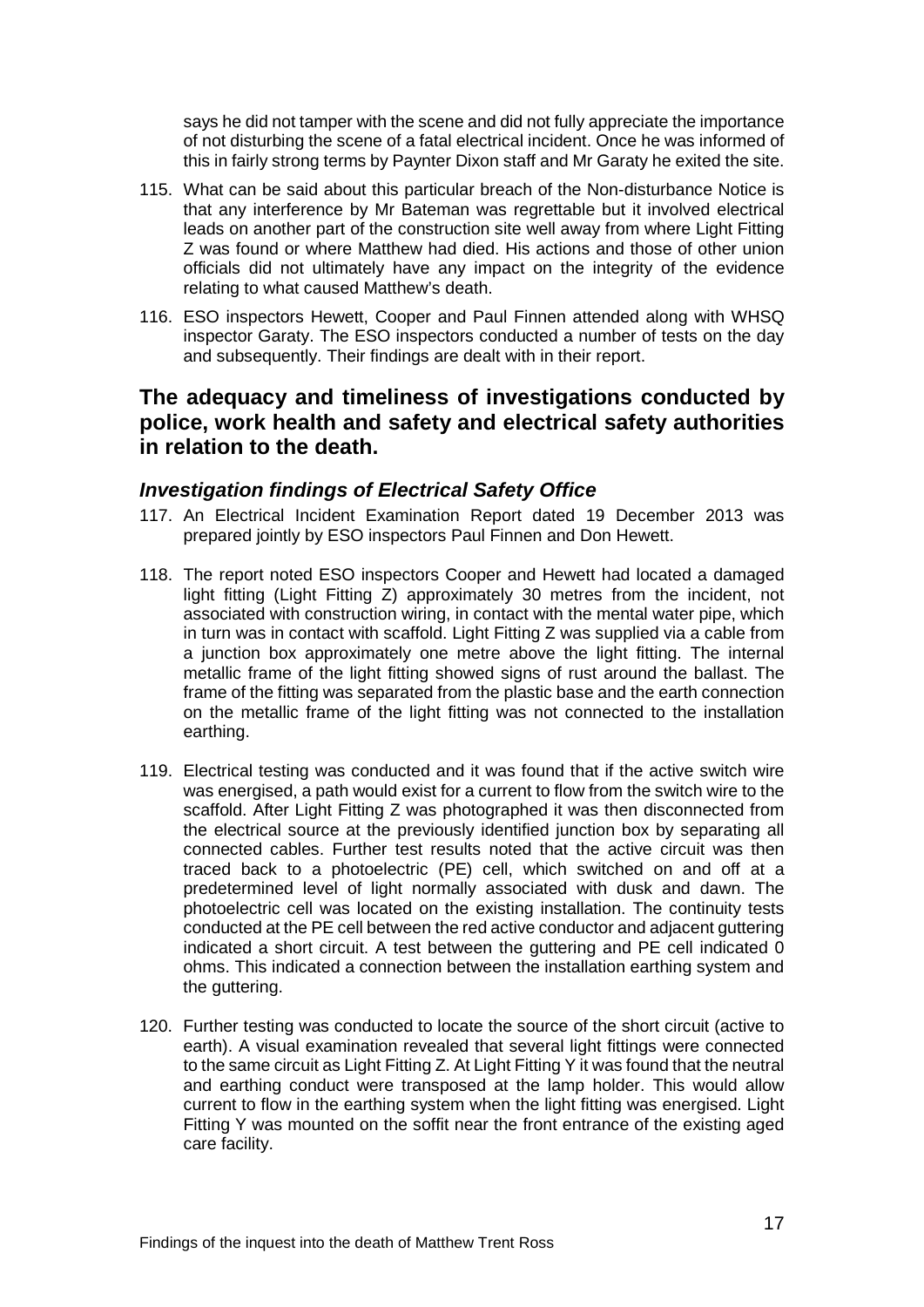- 121. To determine if the transposed conductors were the source of the short circuit, ESO officers disconnected the electrical cables of Light Fitting Y. Testing at the PE cell confirmed that the short circuit (active to earth) previously identified no longer existed.
- 122. Further calculations then determined that the current flow through Light Fitting Y would be of insufficient magnitude to cause electrocution. It was decided that further investigation be conducted to determine if another shock path existed.
- 123. The ESO report stated that Light Fitting Z was seized by WHSQ inspector Garaty, but it is clear this was not the case and it was retrieved sometime later from Paynter Dixon when Mr Garaty issued a notice on 22 July 2013. Light Fitting Y was seized on the day. Mr Dunne of Paynter Dixon was present when the ESO inspectors inspected Light Fitting Z. Mr Dunne also took photographs. After tests by the ESO found no electrical connection the ESO inspectors disconnected the Light Fitting Z from the junction box and carried out further tests. According to Mr Dunne it was then left on a retaining wall and he retrieved it and brought it home in his car and then to the site office where it was eventually retrieved when requested by WHSQ.
- 124. On 17 July 2013 the ESO officers returned to the site for reinspection of construction wiring. More photographs were taken at the location where Light Fitting Z was found during initial inspection on 12 July. Energex employees were met on site to attach monitoring equipment to the incoming power supply which would identify any unusual voltage readings in the area.
- 125. On 5 September 2013 WHSQ Inspector Garaty released to the ESO inspectors Light Fitting Z. A visual inspection revealed evidence of electrical arcing on the metallic frame of the light fitting. ESO inspectors then returned to the construction site to further inspect the water pipe. The arc mark on the light fitting corresponded with an arc mark on the water pipe in the position that the light fitting was found on 12 July 2013 as shown in photographs taken at the time.
- 126. At inquest it was questioned of the officers as to their ability to positively identify those marks as arc marks. The ESO inspectors stated their observations were drawn from years of experience as electricians having seen numerous arc marks during that time.
- 127. Calculations indicated there would have been insufficient current flow to operate the circuit protective device for this circuit but a current flow of sufficient magnitude to cause a fatal electrical shock.
- 128. On 13 September 2013 the ESO inspectors seized the PE cell from the site and further testing proved the correct operation of the PE cell.
- 129. In the summary of findings the ESO inspectors stated that testing indicates that when the PE cell switches to the "ON" position the following occurred:
	- 1) Transposition of conductors at Light Fitting Y results in current flow in the protective earthing conductor. Guttering is energised via continuous path to protective reversing conductor.
	- 2) An electrical circuit would be completed if simultaneous contact was made by a person between the guttering and "*scaffold B*" (the scaffold Matthew was in contact with when he was electrocuted). The scaffold was in contact with the water pipe.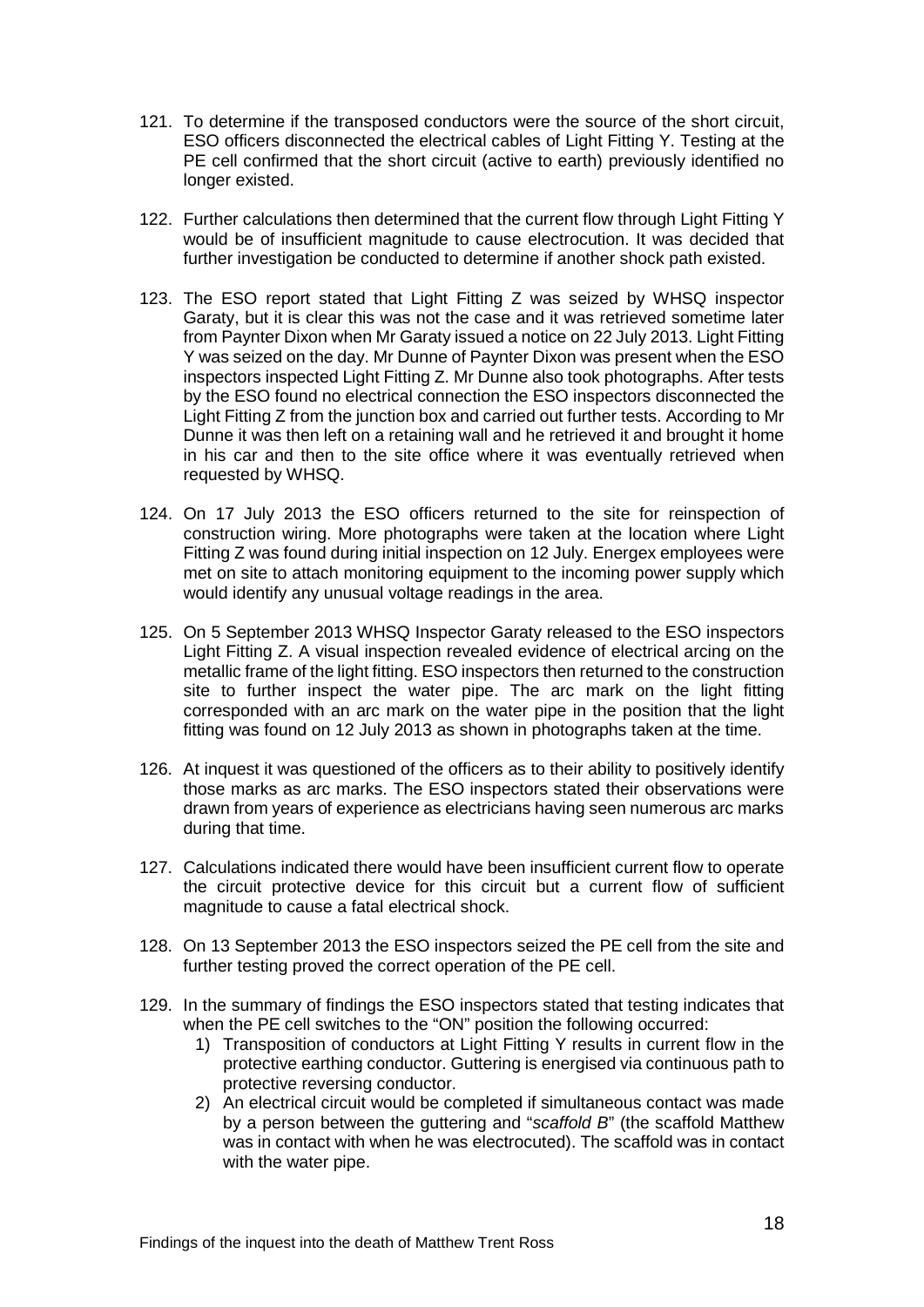- 3) ESO findings suggests that with the above conditions met then shock current would flow between the guttering and scaffold B. This simultaneous contact would have resulted in a current flow of unknown magnitude, which may contribute to a person receiving an electric shock. The ESO calculations indicated that insufficient current would flow to cause a fatal electric shock.
- 4) Light Fitting Z was initially found with no electrical connection between Active and scaffold.
- 5) The electrical arc mark on Light Fitting Z corresponds with the arc mark found on the water pipe and would indicate that there had been current flow between Light Fitting Z and the water pipe.
- 6) The current flow through the scaffold via Light Fitting Z indicated by calculations, would be of sufficient magnitude to cause a fatal electric shock if an electrical circuit was completed by simultaneous contact between a person and the guttering and scaffold B.
- 7) Jesse Thallon's statement is consistent with the scenario of the person receiving the electrical shock being in simultaneous contact with the guttering and scaffold B.
- 130. Apart from the circuit involving Light Fitting Z, no other circuits were identified by the ESO inspectors as potentially being involved in the electrical incident.
- 131. Mr Cris Kerrison who provided a report when commissioned by Paynter Dixon, stated in his report that it was credible that Light Fitting Z connected as described could result in a fatal electric shock. He noted however a number of uncertainties in the evidence gathered by the ESO inspectors and stated that as a result, other unidentified causes of the electric shock should not be ruled out. Mr Kerrison at inquest agreed there were potentially many different circuits within a site of that nature and not all of them were tested, nor was he suggesting they should have been. He confirmed in evidence that he was unable to identify any other possible circuits other than some slight variations in what may have happened around light fitting Z.
- 132. ESO inspector Cooper agreed it was possible there were other sources but he believes Light Fitting Z was the most probable cause of the electrical incident. ESO inspector Finnen was confident in the involvement of Light Fitting Z. He stated that on the night of the incident Energex had disconnected power to the construction site, and the only power that was then found in the vicinity of the incident was the cable supplying Light Fitting Z and Light Fitting Y. The reason that cable's power was not shut off that night is because it came from a distribution board servicing an occupied part of the aged care facility, and Energex did not shut down power to the aged care facility, just the construction site.

## <span id="page-20-0"></span>*The evidence of Cris Kerrison*

133. Mr Cris Kerrison was commissioned by the legal representatives for Paynter Dixon to provide a report to the Coroners Court and specifically to provide an opinion in relation to the findings of the ESO's Electrical Incident Examination Report. Mr Kerrison is an electrical engineer with 30 years of experience particularly as a technical expert in the area of electrical equipment for hazardous areas and has previously provided expert reports.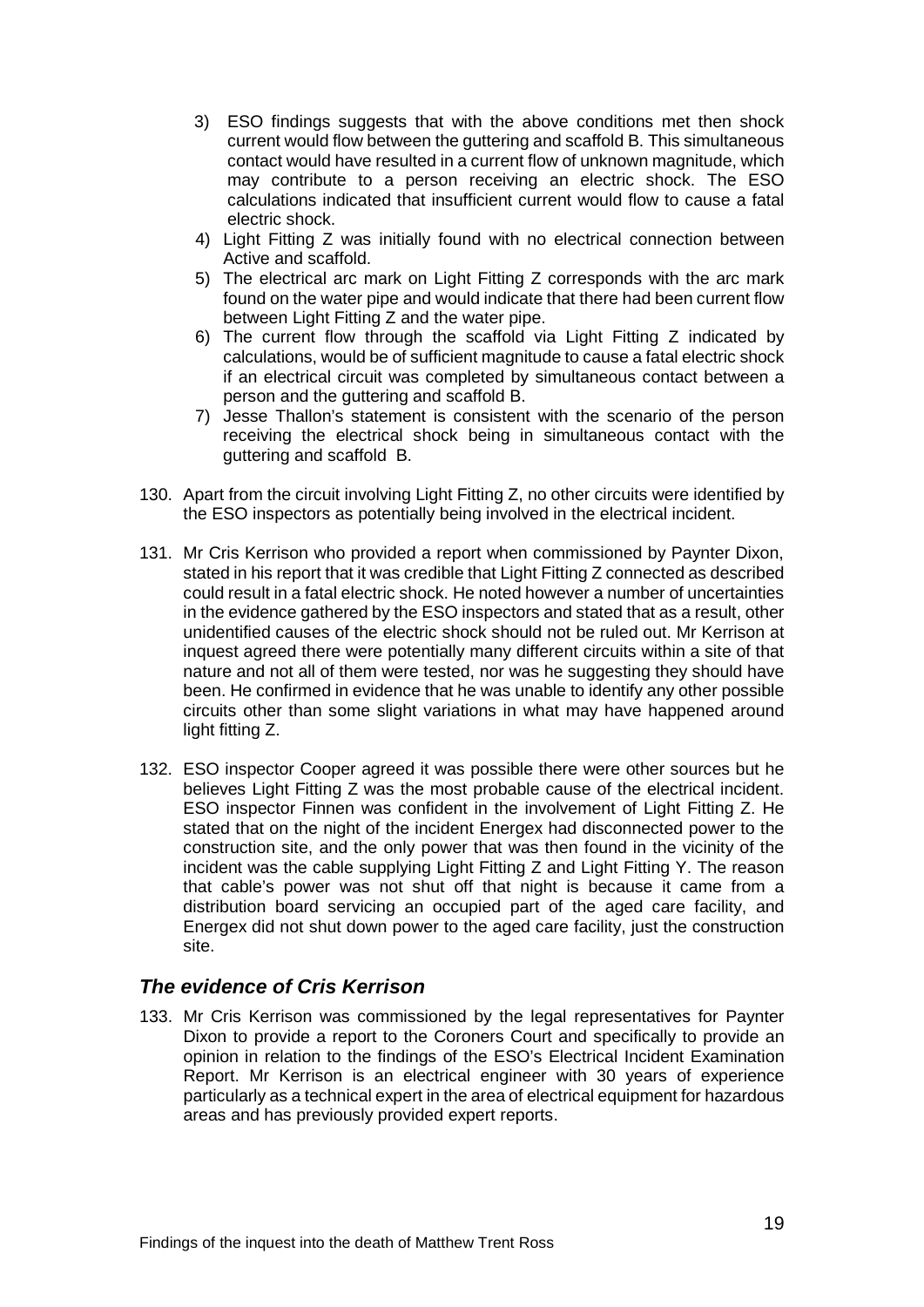- 134. Mr Kerrison agreed with the ESO findings 1 and 2 above. In relation to finding 3 he agreed that it is not credible that Light Fitting Y connected as described would result in a fatal electric shock.
- 135. Mr Kerrison agreed with finding 4 and that finding 5 was credible. With respect to finding 6 he agreed that it is credible that Light Fitting Z connected as described could result in a fatal electric shock. He agreed with finding 7.
- 136. Mr Kerrison stated that Light Fitting Z components were discovered in an arrangement, which would not cause an electric shock to a person in simultaneous contact with the guttering and scaffold B. Specifically Light Fitting Z's active conductor was not in contact with any of the scaffold, the metal water pipe, or metal frame of Light Fitting Z. In evidence Mr Kerrison said there could be a number of reasons why even in this state that Light Fitting Z could have been the cause. He noted that moisture could have been present, which is a good conductor in a situation where the active conductor was sitting close but not touching the metal. In that respect it was noted that there had been rain the day before and ESO inspectors noted the site to be wet and muddy.
- 137. The possibility of movement was also considered such that the active conductor was in contact at the time of the electrocution but moved after the incident and was no longer in contact when it was photographed. In that regard there were some issues raised as to the stability of the scaffold by the union officials and it is noted Mr Dunne of Paynter Dixon also identified issues of insufficient bracing on the scaffold and had this rectified subsequently. On the night in question there were of a number of emergency services personnel, investigators and company staff so any movement, particularly on the scaffold may have resulted in the shifting of the active conductor prior to it being identified and photographed. Mr Kerrison noted Fire and Emergency Services officers attended and noted no current through the scaffold.
- 138. Mr Kerrison stated that while it is credible that Light Fitting Z as described in the report was the source of electricity for the fatal electric shock, there are a number of issues that in his opinion were not covered in the report. These were as follows:
	- a) The path of electricity relating to both light fittings, from the transformer active terminal back to the neutral point of the transformer via the various earth paths, is not quantified by detailed measurement. The actual current paths, resulting current flows and prospective touch voltages are therefore subject to interpretation.
	- b) The impedance from the metal water pipe to the Main Earth Bar is not detailed.
	- c) The impedance from the metal water pipe to scaffold B is not detailed.
	- d) The serviceability of the supply circuit breaker was not determined.
	- e) Whether the metal water pipe was or should be bonded to the earth system is not considered
- 139. Mr Kerrison stated that as a result of the uncertainties referred to above, he believes other, unidentified causes of the fatal electric shock, should not be ruled out.
- 140. Mr Kerrison noted that the seizure and subsequent testing of the PE cell appears to have occurred approximately two months after the initial site inspection. Whether the seized PE cell remained unmodified in the intervening period between the incident and the date of seizure and subsequent testing is unknown.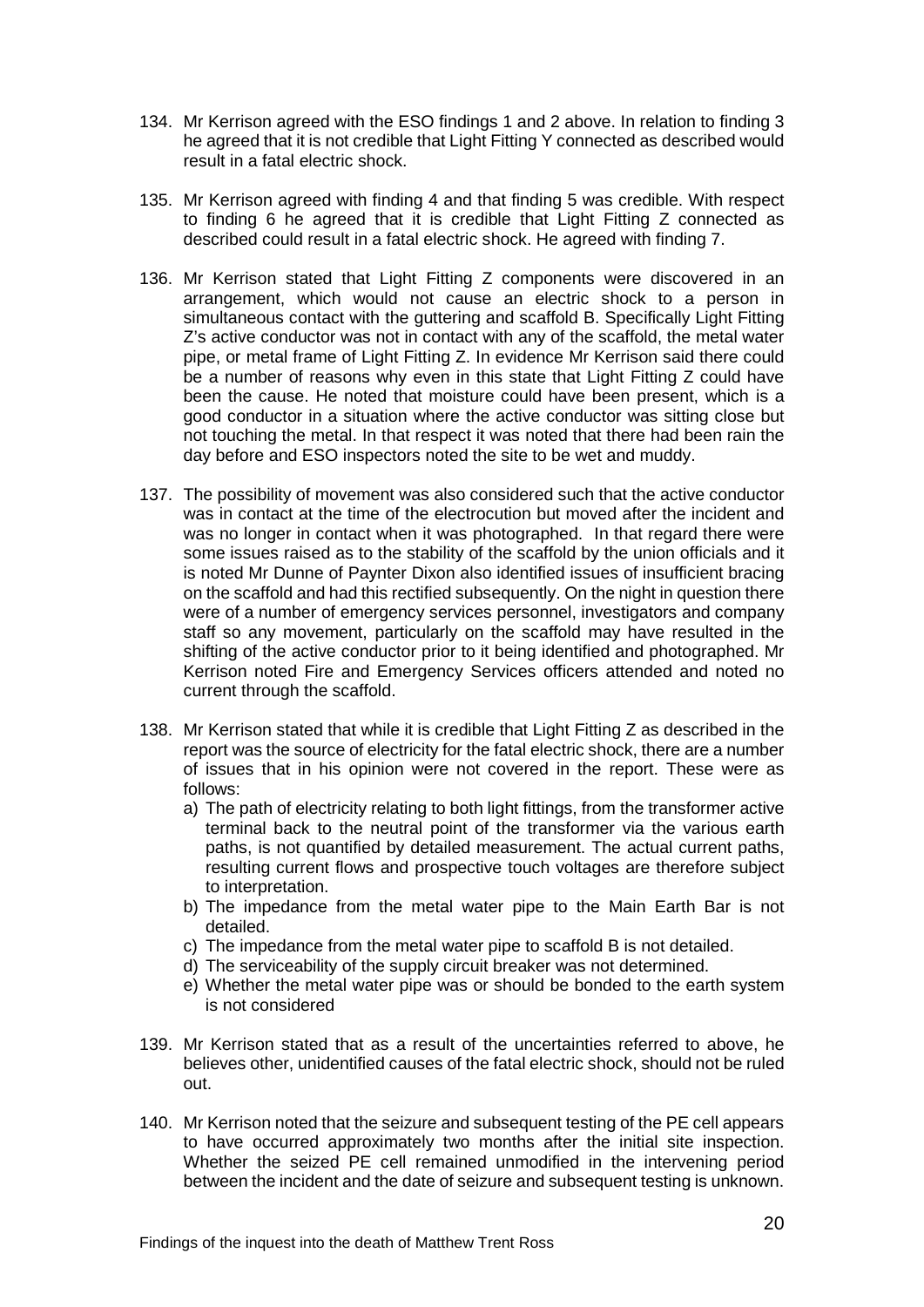He stated it could therefore be considered credible that (provided this was the same PE cell in the same condition) for all findings 1-7, the PE cell is considered to have activated and switched to the "ON" position. This would then supply electricity via the switched active conductors to Light Fitting Y and Light Fitting Z, which are the subjects of these findings.

- 141. Mr Kerrison stated that his interpretation of findings 1, 2 and 3 was they related only to Light Fitting Y. Mr Kerrison agreed that in relation to Light Fitting Y he believes it is credible that insufficient current would flow to cause a fatal electrical shock.
- 142. With respect to finding 4, which was that Light Fitting Z was initially found with no electrical connection between active and scaffold, in his opinion this is a correct finding, in so far as the active conductor was not found to be in physical contact with the metallic light fitting body, metal water pipe or scaffold B when initially located during the site inspection.
- 143. With respect to finding 5 that the electrical arc mark on Light Fitting Z corresponds with the arc mark found on the water pipe he believes it is credible that these were produced due to electric current flow between the damage to Light Fitting Z and the metal water pipe although he is not aware of any testing confirming the marks were the result of electric current flowing.
- 144. In relation to finding 6, Mr Kerrison stated that notwithstanding finding 4 (that Light Fitting Z was found with no electrical connection between the Active and scaffold), he believes it is credible that the impedance of the earth fault loop could have been sufficiently high that the fault current that flowed was so low as to prevent operation of the 10 A circuit breaker and the prospective touch voltage between the guttering and scaffold B could have exceeded 50 V a.c. and could have been high as approximately 200 V a.c. Such a voltage is consistent with harmful physiological effects to a person in simultaneous contact with the guttering and scaffold B. He noted that it is not possible to determine the prospective touch voltage with precision based on the information provided in the report.
- 145. Mr Kerrison stated that in his opinion finding 7 is credible, namely that the evidence of Jesse Thallon is consistent with the scenario of the person receiving the electrical shock being in simultaneous contact with the guttering and scaffold B.
- 146. In his evidence Mr Kerrison agreed that even with the limitations he expressed, it remained his opinion that it was credible that Light Fitting Z was the source of the fatal electrical current. Mr Kerrison said he was unable to come up with any other source of the current based on the information available. He agreed that the timing of the activation of the PE cell, at dusk and the fatal incident lends credence to Light Fitting Z being the source.
- 147. Mr Kerrison was also asked about the evidence of Jesse Thallon describing him feeling a shock when he was kneeling on the scaffold and at the same time touched a concrete wall and the shock going away when he lifted his knee. Mr Kerrison stated this provided more support for Light Fitting Z being credible as being the source of the fatal electrical current and not Light Fitting Y. The probable reason why Mr Thallon did not receive a fatal shock was due to the resistance or impedance of the concrete wall as distinct from the metal guttering Matthew had contact with. As well he noted Matthew had his hands around the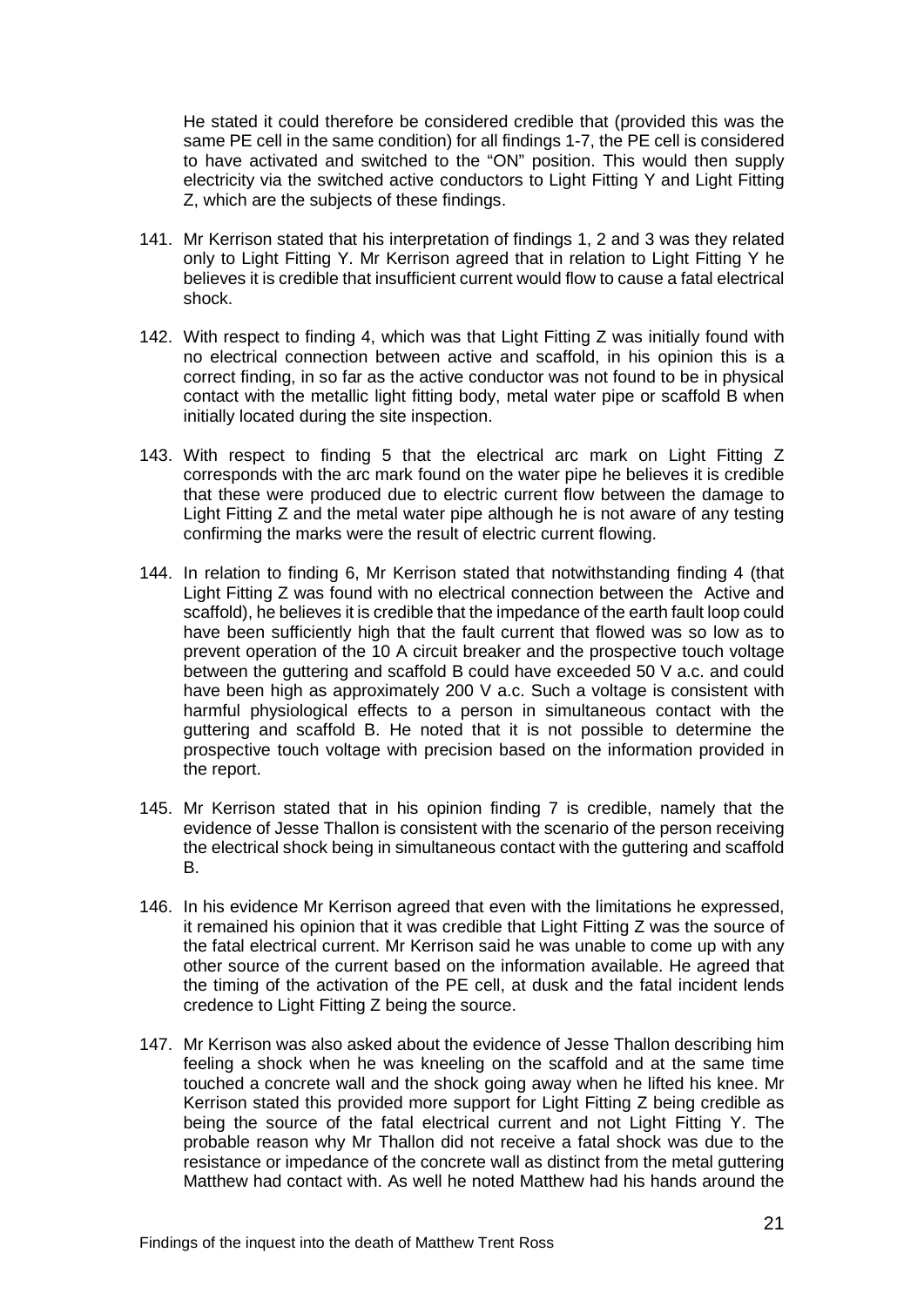scaffold pole and electricity tends to make the hands clench such that they would have gripped the pole, maintaining contact for a longer period of time, whereas Mr Thallon just touched a flat concrete surface.

- 148. Mr Kerrison also stated that the scaffold was live and potentially persons standing on the ground and touching the scaffold could have created the electrical circuit.
- 149. Mr Kerrison was also requested by my office to provide an expert report on a specific question as follows *"Please consider the scope of Electrical isolation, testing and compliance work undertaken within or around the building in which Light Fitting Z was originally located (as evidenced by the attached exhibits), and advise whether there is anything in connection with that work that would further explain/clarify potential involvement of Light Fitting Z in the Electrical incident that resulted in Matthew Ross's death.*
- 150. Mr Kerrison confirmed in his role as an electrical engineering expert witness, that having reviewed the exhibits that have been provided to him, he was unable to identify anything with the works performed that further explains or clarifies the potential involvement of Light Fitting Z in the electrical incident that resulted in the death of Matthew Ross.
- 151. Mr Kerrison was also asked about the difference between Circuit Breakers and Residual Current Devices. He stated Circuit Breakers pick up large voltages and this causes the circuit to trip. They are meant to protect equipment. A RCD checks current going in and out and would have picked up the transposition in Light Fitting Y; would have picked up the leakage from Light Fitting Z and would have made a difference to the outcome for Matthew.
- 152. Mr Kerrison was asked about the retrospective fitting of RCDs, given it is mandatory for RCDs to be fitted in new buildings. He stated this needs to be discussed within the industry generally.

#### <span id="page-23-0"></span>*Queensland police investigation*

- 153. The QPS investigation was conducted by Detective Sergeant Christopher Lafferty.
- 154. General duties police from Cleveland station attended at the scene and spoke with Neale Garaty of WHSQ who informed them he would be conducting an investigation into this workplace incident.
- 155. Detectives from the Cleveland Criminal Investigation Branch were advised of the incident at approximately 4.00 pm on 12 July 2013. Detective Lafferty spoke with Neale Garaty confirming he was undertaking an investigation. Detective Lafferty took statements from David Power and Jesse Thallon who were the only two people present. Upon taking the statements he was satisfied that neither of these witnesses had any criminal involvement in Matthew's death.
- 156. It is apparent QPS played no further part in the investigation and relied on the report of WHSQ. Detective Lafferty completed a report to the coroner dated 2 December 2015 and appropriately stated that he deferred to the findings of WHSQ in relation to the cause of the electrocution.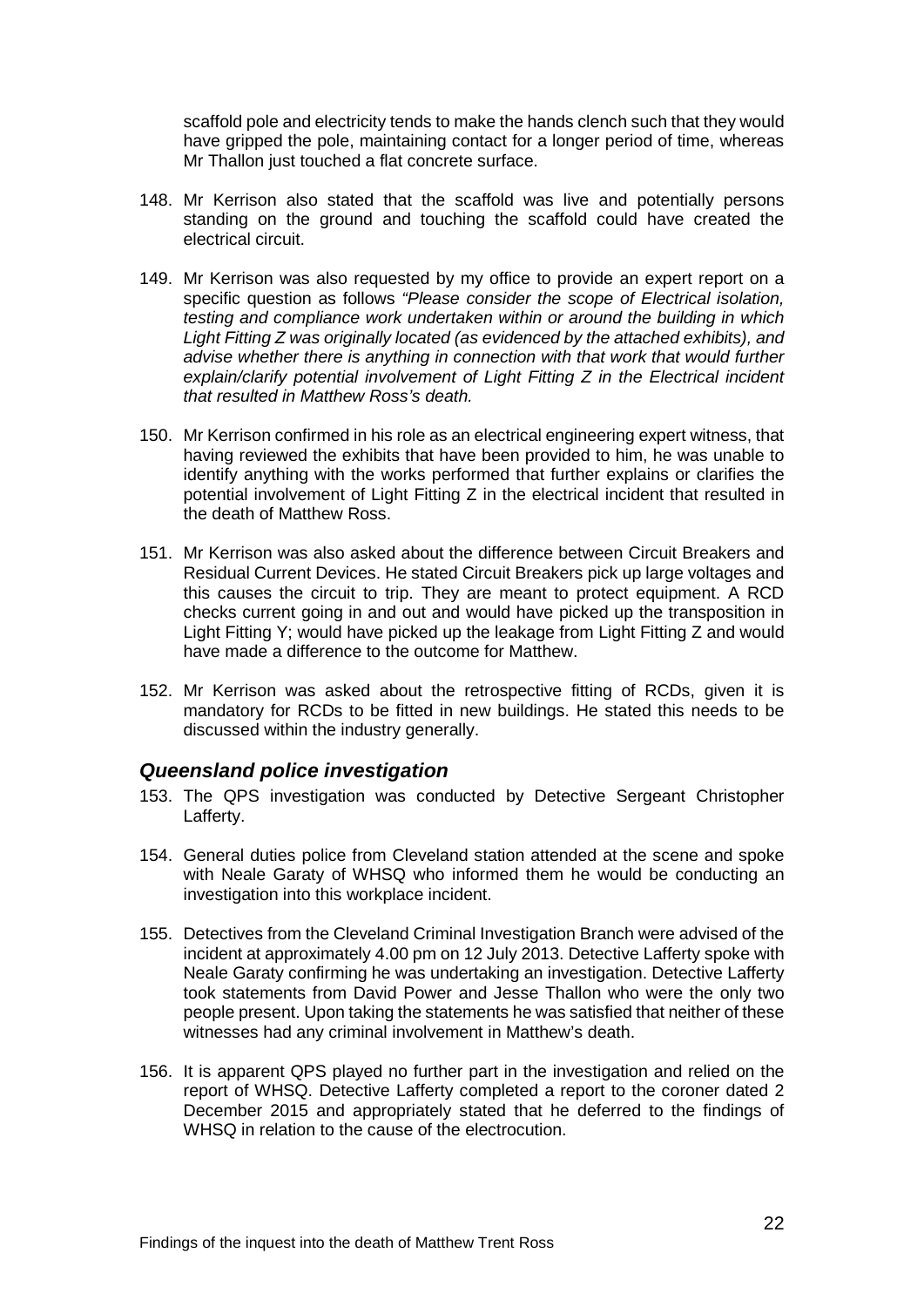## <span id="page-24-0"></span>*Workplace Health and Safety Queensland Investigation*

- 157. The WHSQ investigation commenced on 11 July 2013, the evening of the incident. The ESO report became available in December 2013. In July 2015, two years after the incident, the report of the WHSQ inspector had not been completed and was passed on to Principal Inspector Ian Williamson, who completed the coronial report in December 2015. Under the *Electrical Safety Act 2002* the time limit for commencement of a prosecution expired after 12 months, subject to some capacity to extend the time limit where a coronial inquest is undertaken. Inspector Williamson's report noted a number of concerns about the WHSQ investigation and the efficacy and admissibility of the evidence gathered, relevant to the prospect of a successful prosecution.
- 158. Firstly, he expressed concerns that the scene had not been physically secured overnight. He also makes reference to the actions of the union official Mark Bateman making his way onto the scaffold and removing electrical leads. Inspector Williamson stated it is unknown to what extent the scene was contaminated and what effect this would have on the ESO's findings. In that respect I have come to a conclusion that it is unlikely Mr Bateman's actions, regrettable as they were, contaminated the scene.
- 159. A greater concern was expressed with respect to the continuity of evidence in relation to Light Fitting Z given it was not secured at the scene and was later produced under a requirement pursuant to the *Work Health and Safety Act 2011* rather than under the *Electrical Safety Act 2002.* It is not for me as a coroner to comment on the admissibility of evidence that potentially may proceed to another forum, but they are matters that a prosecution authority needs to consider.
- 160. The delays in the WHSQ investigation and the appropriateness of the investigation by the lead investigator Neale Garaty were referred by the Ethical Standards Unit of the Department of Justice and Attorney General to Ashdale Workplace Solutions to conduct an independent investigation.
- 161. The terms of reference for the investigation included examining allegations that Mr Garaty had failed to undertake the investigation in accordance with Office of Fair and Safe Work Queensland (OFSWQ) policies and procedures and whether the Regional Investigations Manager supervising Mr Garaty, supervised the investigation in accordance with OFSWQ policies and procedure.
- 162. The Ashdale Report found that Mr Garaty had not complied with the OFSWQ operational procedure because he:
	- Failed to complete the investigation within six months and there was no operational reason that justified the length of the investigation i.e. more than two years
	- Failed to carry out investigation activities as directed throughout the case management process
	- Failed to provide full and accurate investigation progress updates to the case management team and his supervisors
	- Failed to record a running sheet of those investigations.
- 163. The investigation found that Mr Garaty had been under a great deal of personal stress, due to a very difficult family situation, which greatly impacted on his ability to carry out his work. Rather than disclosing this to his supervisors, including the Regional Investigations Manager, Mr Garaty repeatedly assured them the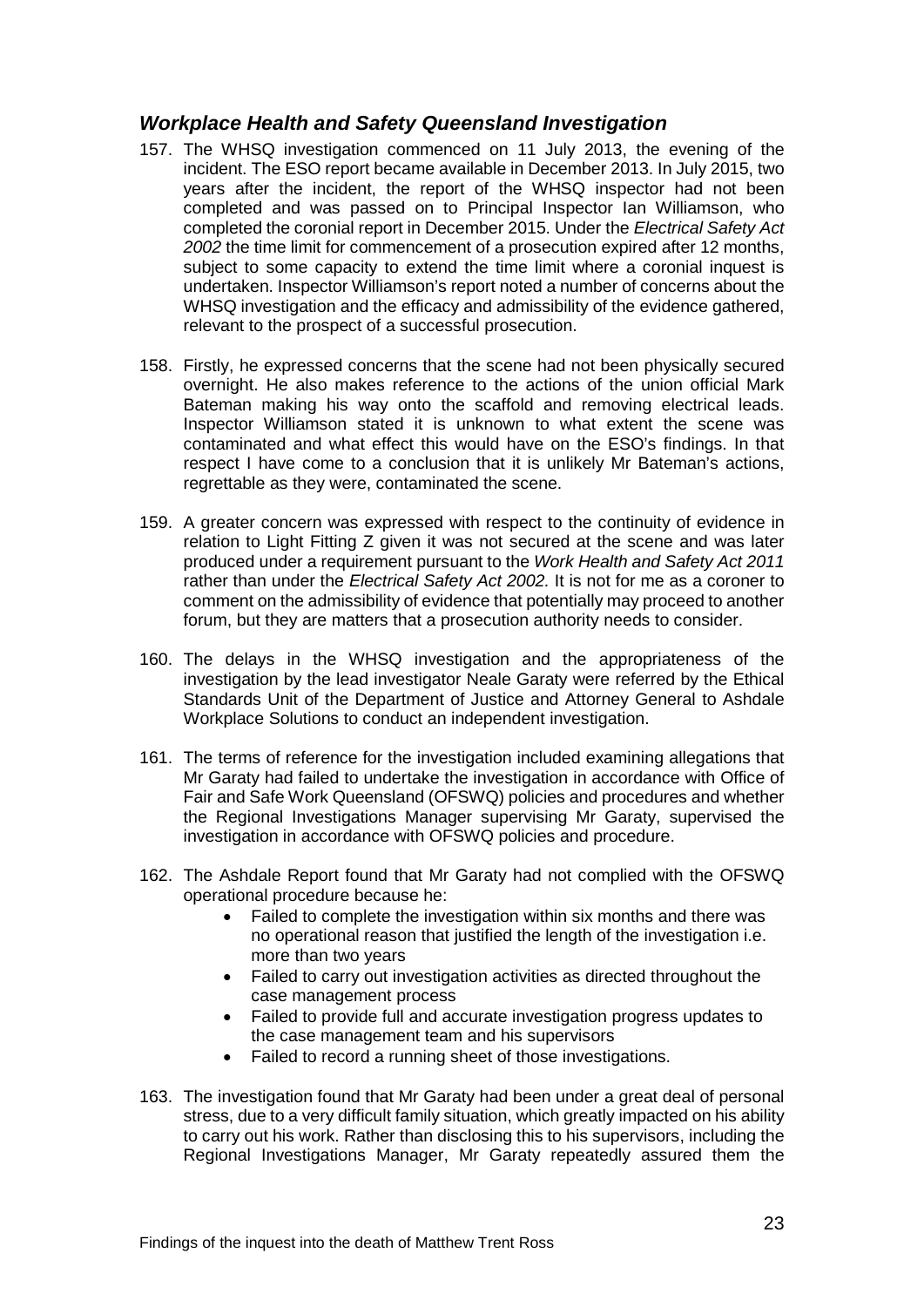investigations he was responsible for were progressing, and therefore no early intervention occurred to relieve him of his work.

- 164. In relation to the Regional Investigations Manager, the Ashdale Report concluded that his overall performance was largely beyond criticism as he:
	- Allocated the matters for investigation in a timely manner
	- Arranged regular case management meetings
	- As was usual business practice relied on the verbal advice provided by Mr Garaty regarding investigation progress as being true and correct.
	- The Regional Investigations Manager had been instructed to take a supportive approach with Mr Garaty to give him some space due to the personal issues
	- When management became concerned with Mr Garaty's performance in October 2014, more rigorous case management measures were implemented which included file reviews and very detailed instructions regarding the completion of outstanding tasks
	- When this did not achieve the desired results, management action escalated in early 2015. Despite a stronger and more demanding approach there was no performance improvement. As a result, management took decisive action in July 2015 by reallocating the incomplete investigation to other inspectors and removing all investigation related duties from Mr Garaty by transferring him to a compliance role.
- 165. The investigation identified systemic issues in relation to the knowledge and application of policies and procedures. Part of the rationale of the recent appointment of a State Investigations Manager was to address such issues.
- 166. There was reference to some confusion as to whether the time limit of 12 months applied given the commencement in 2014 of the amendments to the *Electrical Safety Act 2002* extending the time limitation to two years. There was a submission there was a lack of training on the time limitation and other issues regarding the amendments to the ES Act but this was not a matter considered in any detail by the inquest and there were clearly more substantial reasons why the delay in completing the investigation occurred.
- 167. In evidence Mr Garaty agreed he had read the Ashdale Report and accepted that the factual issues described in the report were accurate. He agreed there were delays in completing the investigation. He agreed in hindsight Light Fitting Z should have been seized that day but he relied on the ESO opinion it was not the source. He agreed it should have been seized to exclude it.
- 168. Mr Garaty did not agree with the opinion of his supervisors that more work need to be done to complete the investigation and still believes the investigation was complete in October 2014.
- 169. It is noted that Mr Garaty no longer is involved in investigations and has been transferred to a compliance role within WHSQ.

# <span id="page-25-0"></span>**Conclusions on the Issues**

170. In reaching my conclusions it should be kept in mind the *Coroners Act 2003*  provides that a coroner must not include in the findings or any comments or recommendations, statements that a person is or maybe guilty of an offence or is or maybe civilly liable for something. The focus is on discovering what happened, not on ascribing guilt, attributing blame or apportioning liability. The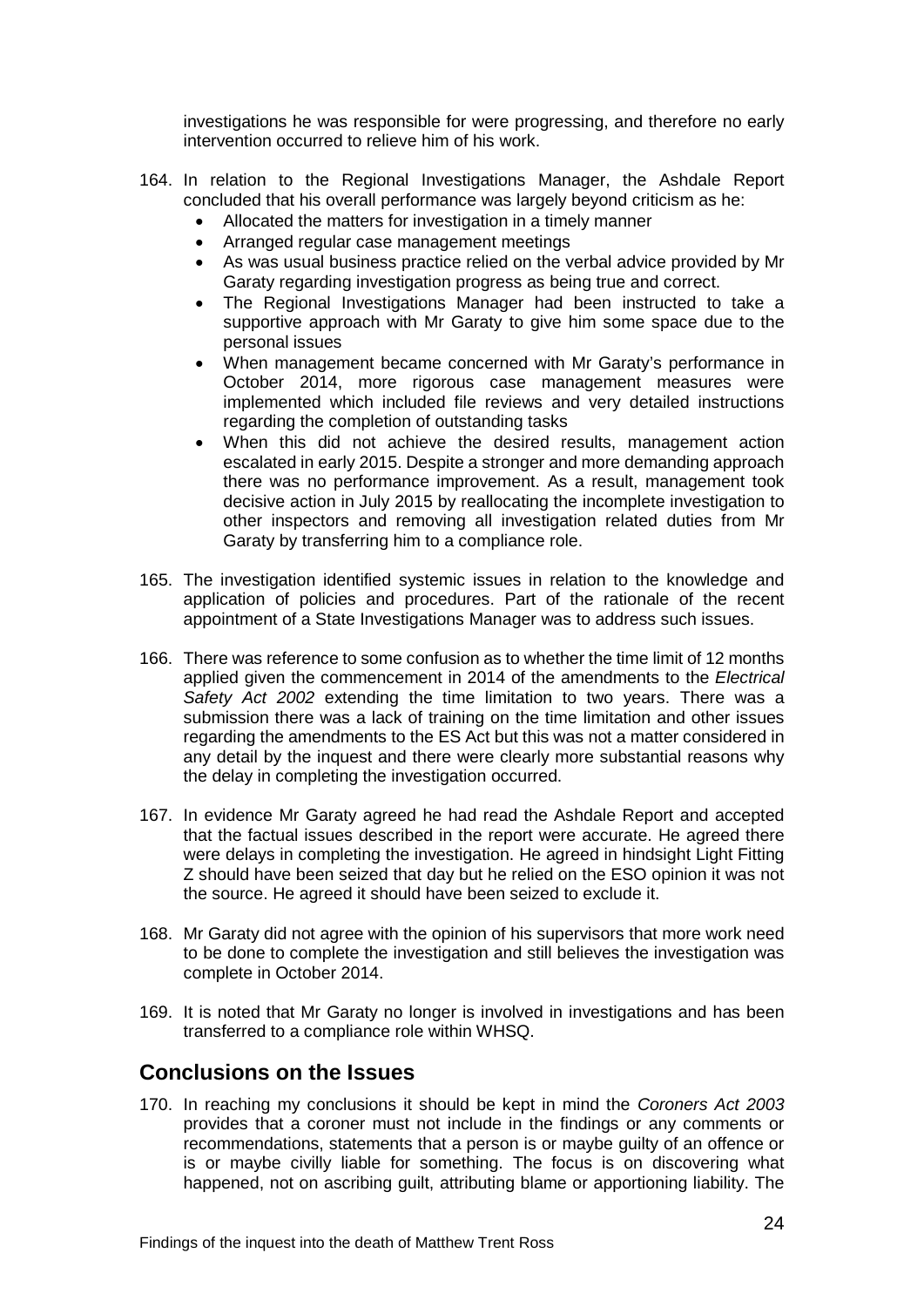purpose is to inform the family and the public of how the death occurred with a view to reducing the likelihood of similar deaths.

- 171. A coroner should apply the civil standard of proof, namely the balance of probabilities but the approach referred to as the *Briginshaw[6](#page-26-2)* sliding scale is applicable. This means that the more significant the issue to be determined, the more serious an allegation or the more inherently unlikely an occurrence, the clearer and more persuasive the evidence needed for the trier of fact to be sufficiently satisfied that it has been proven to the civil standard.
- 172. With respect to the *Briginshaw* sliding scale it has been held that it does not require a tribunal of fact to treat hypotheses that are reasonably available on the evidence as precluding it from reaching the conclusion that a particular fact is more probable than not.<sup>[7](#page-26-3)</sup>
- 173. It has also been stated that *"Evidence of possibility… is admissible and must be weighed in the balance with other factors, when determining whether or not, on the balance of probabilities, an inference… could or should be drawn. Where, however, the whole of the evidence does not rise above the level of possibility, either alone or cumulatively, such an inference is not open to be drawn."[8](#page-26-4)*
- 174. It is also well established legal principle that in considering, for instance, a circumstantial case, all the circumstances established by the evidence are to be considered and weighed and the evidence is not to be looked at in a piecemeal fashion. [9](#page-26-5)
- 175. I have received very helpful comprehensive submissions from Counsel Assisting, Ms Jarvis, and from counsel who appeared for the parties who were given leave to appear at the inquest. There are a number of uncontroversial findings that can be made including that Matthew died of electrocution. The most controversial decision to be made is whether Light Fitting Z was the most likely cause of the electrocution.

#### <span id="page-26-0"></span>*How Matthew died*

 $\overline{a}$ 

- 176. I can make a finding based substantially on the evidence established at autopsy and of those present (Mr Thallon and Mr Power) that Matthew died after he sustained a fatal electrical shock at approximately 5:07 PM on 11 July 2013. At that time he was installing guttering and fascia at a construction site.
- 177. At the time that he was electrocuted, his hands were in contact with the vertical section of a scaffold pole and his right leg was in contact with a horizontal section of the newly installed guttering. Whilst in that position there was a flow of electrical current through his body sufficient to cause his death.

## <span id="page-26-1"></span>*Was Light Fitting Z the source of the fatal electrical current?*

178. Counsel Assisting submitted that looking at the whole of the evidence and following her chain of reasoning and making reasonable inferences based on the evidence that I could be satisfied on the balance of probabilities that Light Fitting Z was involved in how Matthew died. This submission was generally supported

<span id="page-26-2"></span><sup>6</sup> *Briginshaw v Briginshaw* (1938) 60 CLR 336 at 361 7 *Hurley v Clements* [2010] 1 Qd R 215 at 233

<span id="page-26-3"></span>

<span id="page-26-4"></span><sup>8</sup> Chief Justice Spigelman, *Selstam Pty Ltd McGuiness (2000) 49 NSWLR 262* at [79]

<span id="page-26-5"></span><sup>9</sup> *R v Baden-Clay,* (2016) 258 CLR 308 at [47]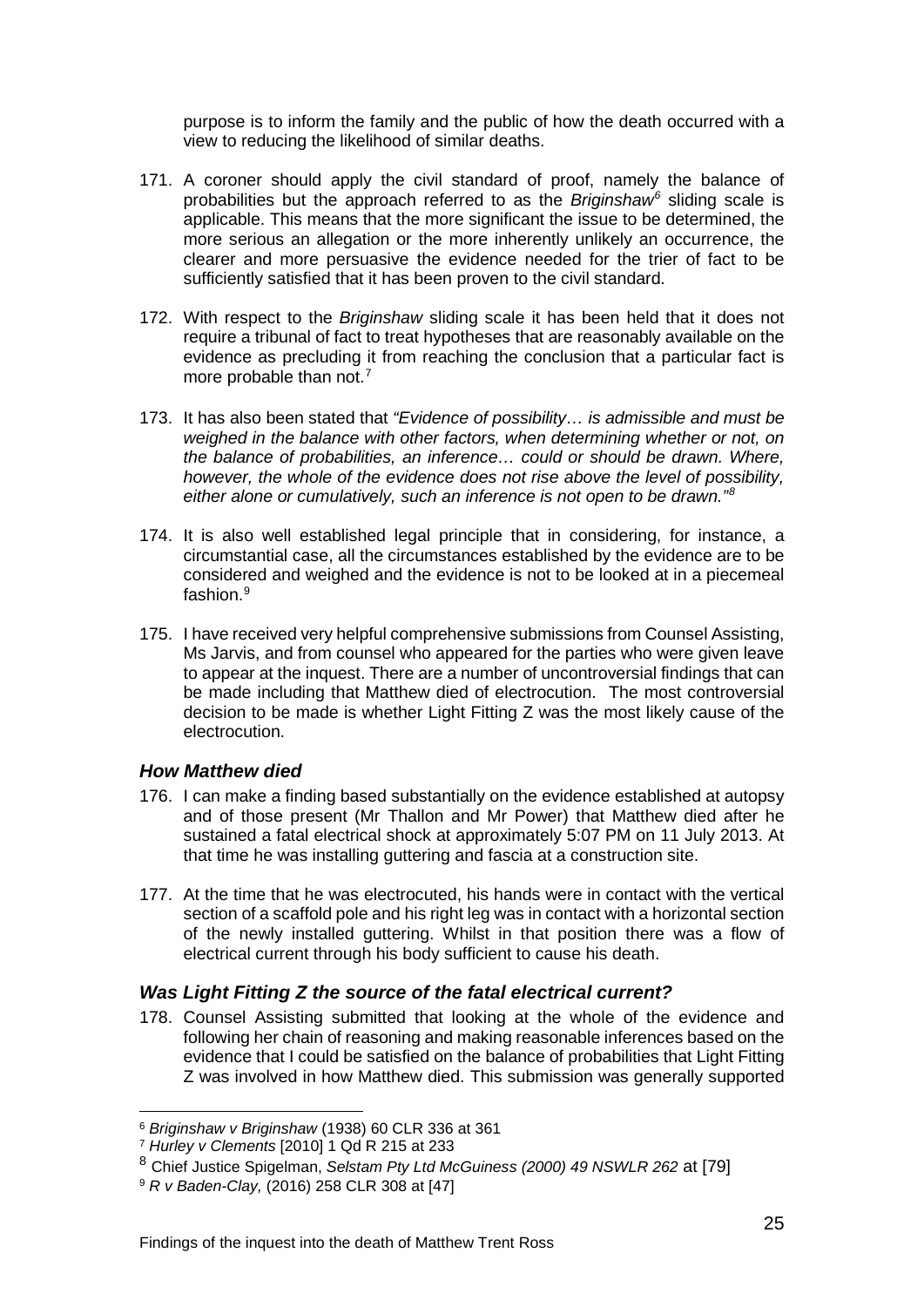by the legal representatives of the family and others who appeared, with the exception of counsel representing Paynter Dixon.

- 179. Paynter Dixon submitted the evidence is not sufficient to support a positive finding that Light Fitting Z was involved. Their submission chiefly dealt with the critical issue as to whether I could safely be satisfied that the active conductor of Light Fitting Z was in touch with other conductive objects at the time of the electrocution.
- 180. As a finder of the facts the difficulty for me as posed by counsel for Paynter Dixon, and I agree this a significant issue, is that when Light Fitting Z was first observed on the morning of 12 July 2013, the brown active conductor was not touching any of the scaffold, the water pipe or the metal frame of Light Fitting Z. As well they submitted that if Light Fitting Z was involved in Matthew's death, the scaffold must have been electrified at the time it was accessed by those who did so on 11 July 2013, but clearly they were not also electrocuted. This issue was then compounded by a number of investigation concerns, which may have disturbed the continuity of evidence particularly relating to Light Fitting Z.
- 181. It is in my view useful to set out the chain of reasoning submitted by Counsel Assisting. It is as follows:
	- For Matthew to have been electrocuted, his body must have completed an electrical circuit.
	- The electrical circuit completed by Matthew's body must have involved the two conductive objects Matthew was in contact with at the time, namely the scaffold and the guttering.
	- The only circuit ultimately identified by the ESO inspectors as having potential to cause a fatal electric shock to someone in simultaneous contact with the scaffold and the guttering was the circuit involving Light Fitting Z. The electrical expert, Mr Kerrison, agreed it was credible this circuit, if completed at the time of the electrical incident, could have resulted in a fatal electrical shock.
	- For the circuit to have been completed, the active conductor within Light Fitting Z had to have made electrical contact with either the scaffold, the metal water pipe or the metal components of Light Fitting Z.
	- When Light Fitting Z was initially observed on 12 July 2013, the exposed end of the active conductor was not in physical contact with any of those objects. This observation was consistent with the fact that tests conducted on 12 July showed no electrical connection between Light Fitting Z and the scaffold and also consistent with testing conducted on the evening of 11 July 2013, which did not identify any live power at the incident location.
	- That I could safely infer for a number of reasons that the active conductor had an electrical connection between one of the conductive objects being either the scaffold, water pipe or the metal frame of Light Fitting Z at the time Matthew died.
- 182. It was submitted by Counsel Assisting there were a number of possibilities why I could make that inference including:
	- The possibility of movement of Light Fitting Z sufficient to break the electrical circuit sometime soon after the incident due to the extent of access to the site and scaffold soon after the incident, stability issues with the scaffold structure, the arrangement of Light Fitting Z relative to the cables and junction box it was attached to, and the closeness of the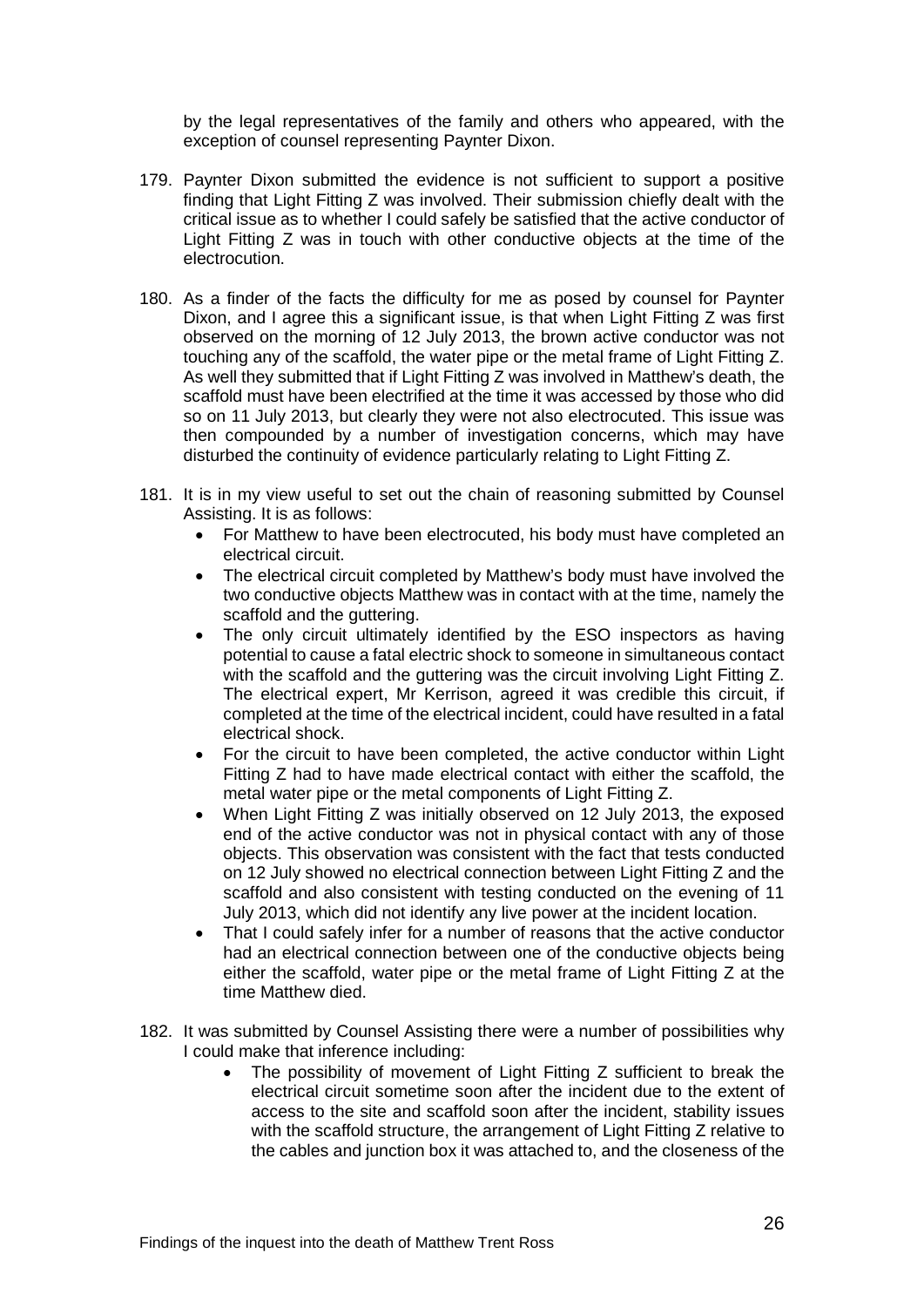exposed end of the active conductor to the metal components of the light fitting when found.

- Given the conductive nature of water and the fact that there was evidence that there had been some rain at the site as conditions were described as "wet and muddy" but fine at the time it is possible moisture was present that completed contact between the active conductor and the metal components of Light Fitting Z.
- The discovery of electrical arc marks consistent with electrical contact between the metal component of the light fitting and the metal water pipe.
- Apart from the circuit involving Light Fitting Z, no other circuits were identified as potentially being involved in the electrical incident.
- The timing of the electrocution relevant to the time at which the photo electric cell would normally activate the circuit involving Light Fitting Z.
- 183. I accept that the evidence with respect to moisture being present is not particularly strong but it should not be discounted altogether. The same may be said for the other possible explanation of movement.
- 184. The other issues referred to above however, do provide very significant evidence capable of supporting inferences that would lead me to be satisfied on the balance of probabilities that Light Fitting Z was involved in how Matthew died, when you consider them together. It is accepted there are issues concerning loss of continuity of evidence and the investigation took a turn when it was realised Light Fitting Y was not involved and the ESO inspectors had to backtrack somewhat. This certainly then allowed for there to be a critical look at the evidence and how it was gathered. However, as a whole there are too many pieces of evidence that when put together lead to an inevitable conclusion. It just cannot be put down to coincidence.
- 185. The presence of the arc marks is one issue. The ESO inspectors did not conduct specific tests to show the marks seen were electrical arc marks. They stated they were certain based on their extensive experience and I accept this evidence. Although the arc marks were not identified specifically on 12 July 2013, there were photographs taken, which when later considered in conjunction with the light fitting and the pipe provided a compelling picture when combined with the other evidence. I accept it would have been much preferable if that identification occurred earlier, but it is what it is.
- 186. The timing of the electrocution incident coincided with the very likely activation of the PE cell. Again it would have been preferable to have the PE cell seized that day or soon after and tested for its functionality, rather than some time down the track, but it is evidence that has to be considered in the context of the other evidence.
- 187. It is accepted that testing carried out by Energex on the evening of the incident did not find any electrical current through the scaffold is potentially confounding. When Energex shut down power to the construction site that night it did not shut down the distribution boards supplying power to that part of the site continuing to be used by residents, which included the circuit involving Light Fittings Z and Y. As such, that circuit would have been connected to a live distribution board at the time of Energex's testing. It is also evident that there were eight temporary distribution boards providing power to the construction site. When inspected that evening and the following morning none of the circuit breakers or safety switches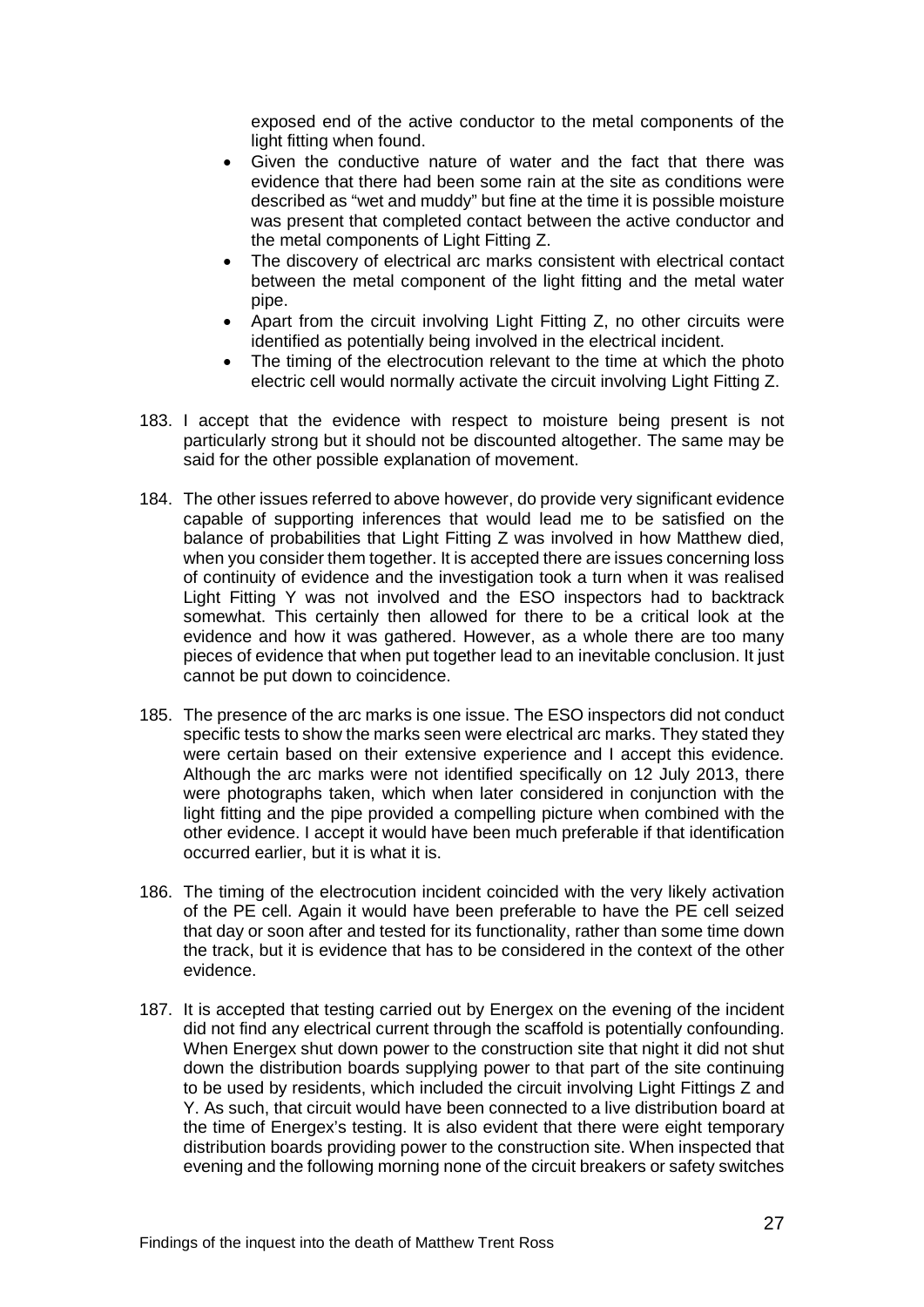on those boards had tripped, indicating the temporary construction distribution boards were not the source of the fatal electrical current.

- 188. The fact that no active circuit was found on the scaffold when tested by Energex can only mean there was only a brief period that evening when the circuit involving Light Fitting Z was activated and consistent with the active conductor losing contact with the fitting or the metal water pipe/scaffold. The explanation for this was the subject of some contention and included movement of either the scaffold, the fitting, or the active conductor; and/or the presence of moisture. I accept I cannot make a positive finding as to which of these factors provide the explanation but they are the only ones offered on the evidence of the ESO inspectors and Mr Kerrison.
- 189. What can be said with certainty is there was a fatal electrical current passing through the scaffold at shortly after 5:07 pm that evening at a time consistent with the activation of the PE cell. We know there was a fatal electrical current because that is where Matthew died.
- 190. This is not a case where there are other hypotheses that are reasonably available on the evidence. There has been only one hypothesis offered. Any other potential hypotheses, such as alternative electrical circuits, have not been identified. On the balance of probabilities I accept the hypothesis that the source of the fatal electrical current came from Light Fitting Z, has been substantiated.
- 191. As to the events that led to Light Fitting Z being in the condition it was found in on 12 July 2013, these are not altogether clear.
- 192. I accept that the circuit on which Light Fitting Z and Y were found was not within the original demolition work and therefore the circuit was not required to be isolated by Queensland Electrical in October 2012. I accept there remained some confusion amongst witnesses about what was the correct boundary line of the demolition zone and for that reason it makes perfect sense for an Electrical Isolation Certificate to include a detailed plan of the perimeter of the isolation as suggested by respective counsel for the family and KPM.
- 193. When a decision was made that the roof trusses would now need to be removed, further consideration should have been given as to whether there were any other electrical circuits that may be impacted. I am not at all convinced or impressed by the semantic distinction given to whether this was "demolition" or "disassembly" work and requiring or not requiring an "Electrical Isolation Certificate" to be obtained. If semantics are that significant then perhaps there needs to be regulatory change as suggested by counsel for the family and KPM. I would have thought it was a matter of common sense, but if change is needed then I will leave that to be considered by the regulatory authorities.
- 194. The fact is that there was a circuit running through the eaves from a distribution board within the operational part of the facility. It is evident Light Fitting Z was on that circuit and in the course of soffit removal was found by KPM workers. In hindsight, that is where it should have stayed until an electrician had looked at it and considered what needed to be done.
- 195. I have two versions of events of the interaction between KPM workers and Paynter Dixon site foremen. On one version Paynter Dixon were informed of the presence of the light by Mr Long. Paynter Dixon deny this and say they were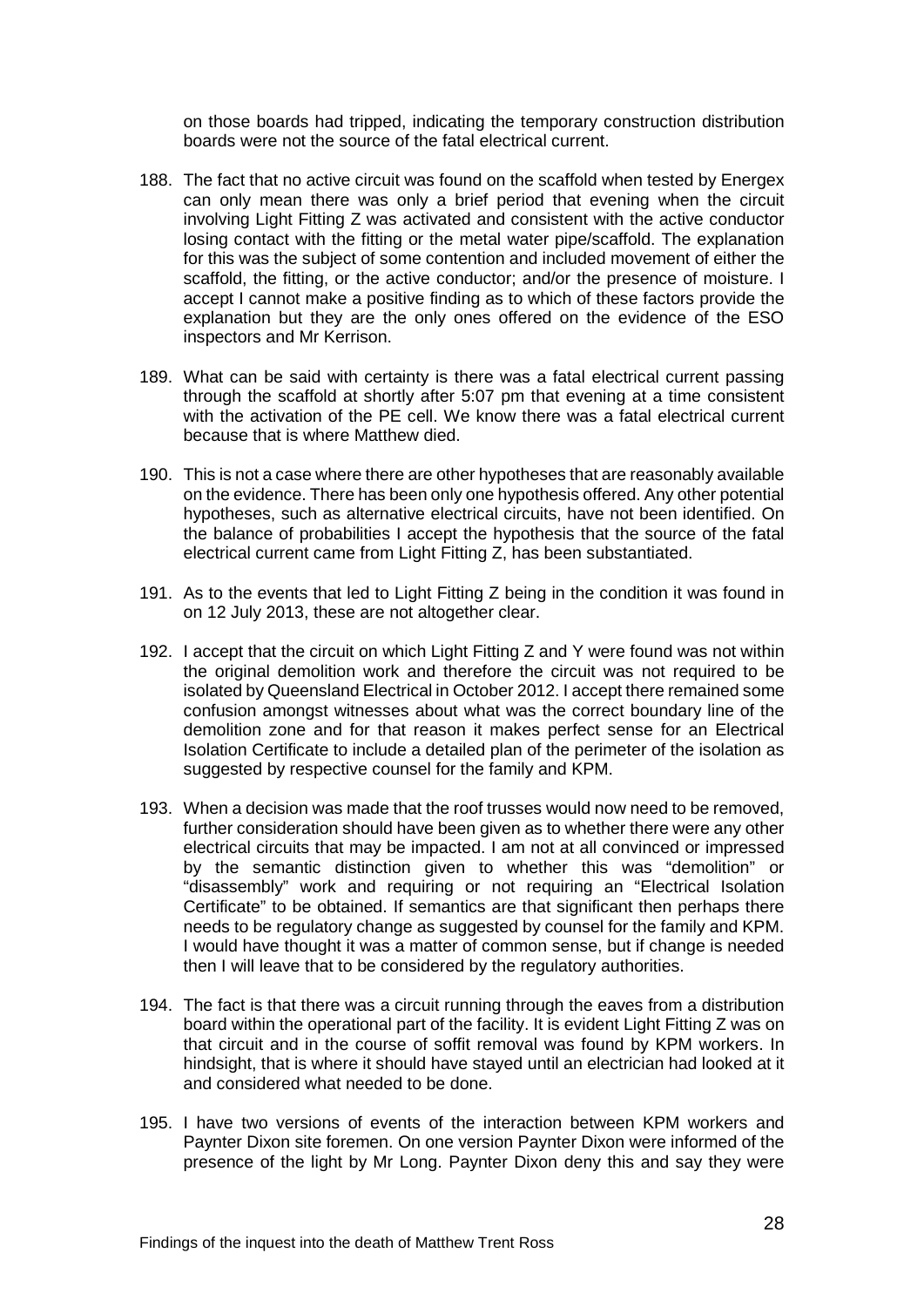unaware of the presence of a light in the eaves that had been removed. I am unable to resolve that issue.

- 196. What can be resolved is that at one point, some three weeks before the fatal incident, Light Fitting Z was intact inside an eave/soffit. It was then detached from a larger soffit sheet by Mr Robertson of KPM and left in a piece of snapped off soffit which was left sitting inside the eave cavity. Further work then took place on the roof including removal of the trusses over the next short while.
- 197. It is unclear as to how Light Fitting Z found itself to be unattached to the soffit sheet, with the external cover missing and internal components broken and resting on the water pipe. Excluding some deliberate action on an individual's part, and there being no evidence of this, the only available inference is that it fell from the eave cavity at some point likely due to construction activity. It is unknown for how long it had been there in that condition.

#### <span id="page-30-0"></span>*The adequacy and timeliness of investigations conducted by police, work health and safety and electrical safety authorities in relation to the death.*

#### <span id="page-30-1"></span>*Queensland Police Service*

198. Counsel Assisting submits, and I agree, that the investigation conducted by Detective Sergeant Lafferty was appropriate in providing an early report and clearly this was a matter where it was appropriate for WHSQ and the ESO to take the lead.

#### <span id="page-30-2"></span>*Electrical Safety Office*

- 199. Although there was some potential criticism by Mr Kerrison of some additional testing that could have been completed by the ESO and some aspects concerning the level of detail within the report, ultimately that criticism was somewhat ameliorated by what Mr Kerrison said during his evidence at the inquest. Mr Kerrison essentially agreed with the findings of the ESO and to that extent it cannot be said that any potential shortcomings of the investigation impacted on the quality or reliability of their findings.
- 200. The Office of Industrial Relations agrees Light Fitting Z should have been seized on 12 July 2013 by ESO inspectors or WHSQ, particularly as they took possession of Light Fitting Y. It is unclear to what extent, if any, there was a loss of forensic evidence, which impeded their investigation. None has been identified. It may have impacted on the reliability/admissibility of evidence available in other proceedings, if they had taken place, but this is not an issue that should be determined by me.
- *201.* It may be that ESO inspectors need some further assistance in understanding the importance the investigative process, and I adopt the comments of Coroner Priestly recently when considering another investigation that ESO inspectors *"impressed as experienced, conscientious and hardworking, but their investigative knowledge and skills may need better organisational support and backup".[10](#page-30-3)*

<span id="page-30-3"></span><sup>10</sup> *Inquest into the death of Dale Kennedy*, page 16, delivered Cairns, 28 February 2018  $\overline{a}$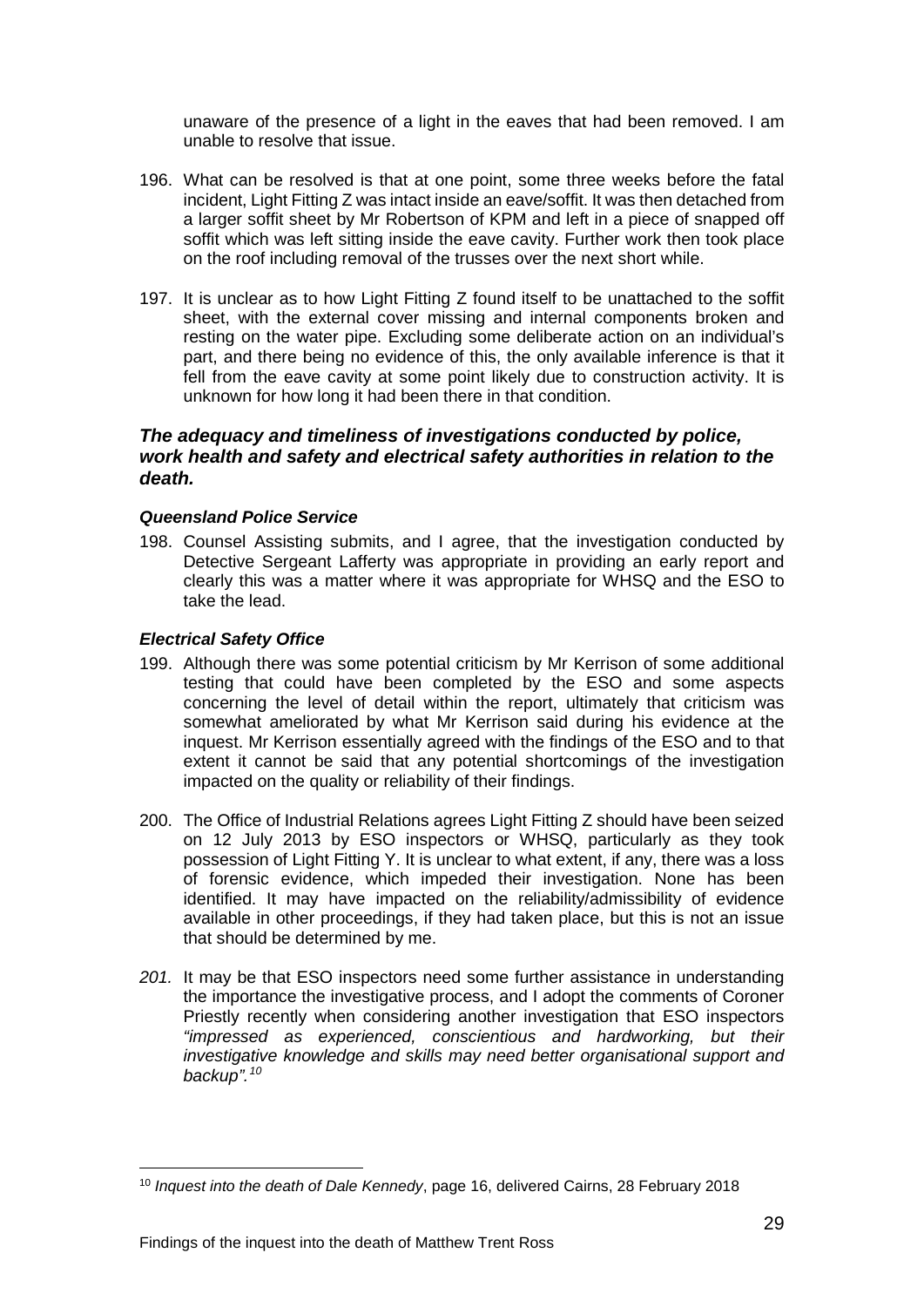#### <span id="page-31-0"></span>*Workplace Health and Safety*

- *202.* The concerns relating to the delay and quality of the WHSQ investigation were referred to the Ethical Standards Unit of the Department of Justice and Attorney General. The Office of Industrial Relations then commissioned an independent external review by Ashdale Workplace Solutions. The findings of that review have been set out earlier in this decision and do not need to be repeated. Suffice to say the delay and aspects of the quality of the initial investigation were as a result of personal difficulties being experienced by the WHSQ inspector and a degree of unsatisfactory performance.
- *203.* WHSQ acknowledged the submission by Counsel Assisting that WHSQ has an important role for enforcing compliance with statutory work health and safety obligations by investigating accidents in the workplace and enforcing compliance with legislative requirements.
- 204. The Office of Industrial Relations did not seek to excuse the delay and the impact on gathering evidence. In its submissions it said that although the subsequent WHSQ inspector who compiled the report to the coroner drew conclusions about the reliability and evidentiary value of evidence and information obtained, particularly in relation to any potential prosecution, the evidence given in the inquest may have ameliorated some of those concerns.
- 205. The issue of the quality and timeliness of WHSQ investigations has been the subject of independent review. In September 2015 the Queensland Ombudsman handed down its report of its investigation of a sample of workplace death investigations. [11](#page-31-1) In July 2017 Independent Reviewer Mr Tim Lyons handed down his report<sup>[12](#page-31-2)</sup> reviewing WHSQ. This Review was conducted in response to tragic fatalities at Dreamworld and an Eagle Farm worksite.
- 206. The foreword to the Ombudsman report noted it was in the public interest that workplace deaths are investigated in a timely, comprehensive and transparent manner and that compliance with work health and safety laws is enforced appropriately. It was also important for the public to have confidence that the learnings and outcomes from each workplace death investigation help prevent the occurrence of similar deaths as well as assist with the elimination or minimisation of risks at Queensland workplaces.
- 207. The Ombudsman's report determined there are a number of areas of the investigation process that need improvement, particularly investigation planning, ensuring an investigation identifies all potential breaches and all potentially relevant issues impacting on a death, and the format and method in which the investigation findings are addressed in an investigation report. The Ombudsman noted WHSQ had commenced extensive work to attempt to improve its processes and the quality of its investigations and that a quality assurance system of external review and evaluation of its investigations had commenced.
- 208. Mr Lyons' Review noted that while considerable improvements have been made, particularly following criticisms from the Queensland Ombudsman, there is an ongoing need to improve the human capital, systems and processes of WHSQ, particularly in relation to the inspectorate, investigations and prosecutions. The Review considered that in moving to increase its use of engagement, educative and capacity building strategies, WHSQ "overshot" and has placed insufficient

<sup>11</sup> *The workplace death investigations report" September 2015*  $\overline{a}$ 

<span id="page-31-2"></span><span id="page-31-1"></span><sup>12</sup> *Best Practice Review of WHSQ final report,* 3 July 2017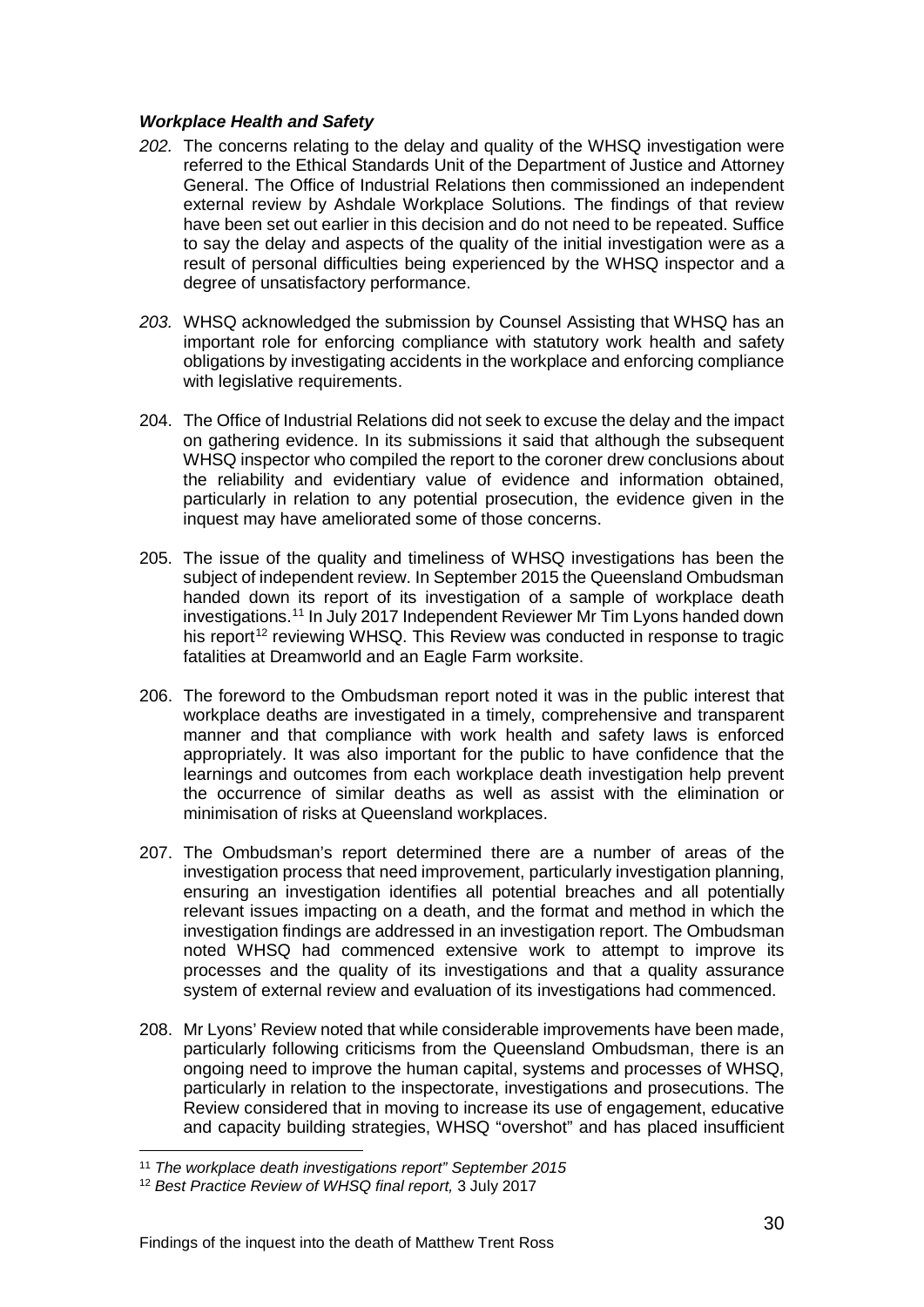emphasis on "hard" compliance and enforcement and required a rebalancing to ensure the balance between "directing compliance" and "encouraging and assisting compliance" is appropriate.

- 209. The inquest was provided with a statement from the State Investigations Manager, Mr David McKenzie, who set out information concerning substantial changes to both the investigation process and compliance measures. These were also detailed in the written submissions of counsel for the Office of Industrial Relations.
- 210. The inquest did not seek to critique or assess the value of such improvements. They are clearly extensive and on the face of it should place WHSQ in a much better position to comply with its important role if the recommendations are implemented and appropriate resourcing is provided.

#### <span id="page-32-0"></span>*Whether there are any matters about which preventative recommendations might be made pursuant to section 46 of the Coroners Act 2003.*

#### <span id="page-32-1"></span>*Residual Current Device*

- 211. The evidence of the electrical experts is that if a Residual Current Device ('RCD',more commonly known as a 'safety switch') had been installed on the circuit involving Light Fitting Z, it would have picked up the transposition issue on Light Fitting Y as well as any leakage involving Light Fitting Z, such that the RCD would have operated to switch off the circuit at least at the moment when Matthew completed the circuit, if not at some time before, and Matthew would have been saved. An RCD detects leakage of current to earth including through a person's body and cuts the current supply in milliseconds and significantly reduces the risk of death or serious injury.
- 212. The position with respect to RCDs is different around the States in Australia. Queensland requires RCDs to be installed in rental properties and when residential properties are sold and are mandatory on new industrial and commercial properties.
- 213. This case raised the prospect of retrofitting RCDs in all domestic, industrial and commercial premises where they are not already fitted. Such a proposal had the support of the parties represented at the inquest including most importantly Matthew's family. The issue has been raised in other States and it has been claimed the costs on industry and households would be prohibitive.
- 214. The issue has been raised in the coronial jurisdiction in Queensland. On 4 July 2013 the then State Coroner made a recommendation that the State Government assess the competing policy considerations for the requirement of mandatory fitting of RCDs and balancing the costs involved against the resulting improvements to electrical safety.<sup>13</sup> The resulting response from the State Government was to the effect that a cost and benefit analysis indicated that increases in electrical safety achieved by further regulatory requirements for safety switches in homes did not justify the additional cost this would impose on home owners, and on this basis the government opted for a public awareness campaign rather than further regulatory intervention.

<span id="page-32-2"></span><sup>13</sup> *Inquests into the deaths of Matthew James Fuller, Reuben Kelly Barnes and Michael Scott Sweeney, delivered 4 July 2013*  $\overline{a}$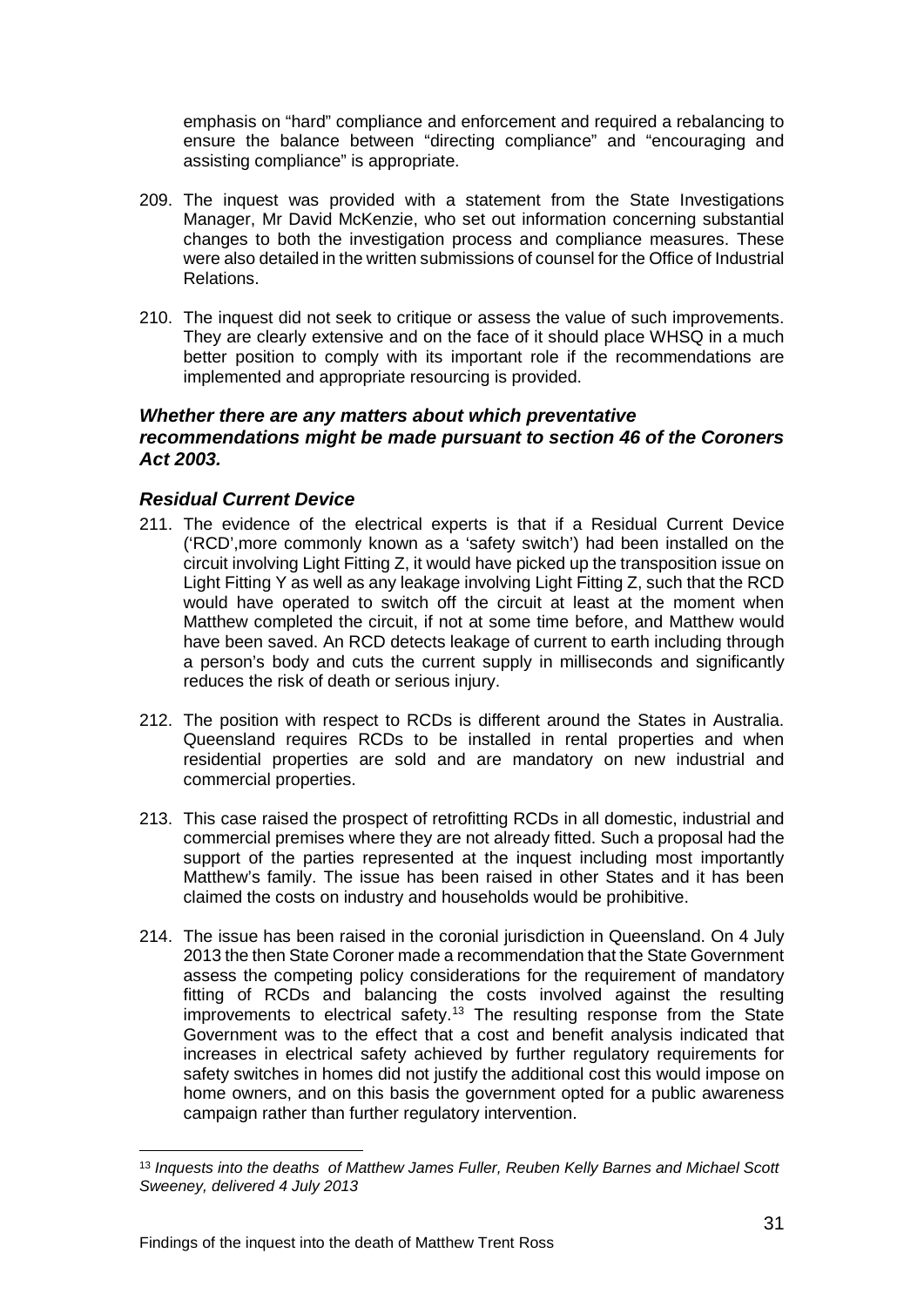- 215. On 28 February 2018, Coroner Priestly delivered his findings in relation to the death of Dale Kennedy, an apprentice electrician installing data cables in a ceiling space at a school. The evidence supported a finding that the installation of a standard 30 mA RCD would have saved Mr Kennedy.[14](#page-33-1) Coroner Priestly recommended the ESO reconsider the various options for the extension of the requirement for the mandatory fitting of residual current devices (including cost benefit analysis), and a draft discussion paper be circulated to key stakeholders and the public for consultation prior to finalisation of its policy position or advice to State Government.
- 216. Counsel Assisting noted that the introduction of a mandatory extension and requirement to retrofit RCDs would represent a significant change to industry practice and would require careful consideration and consultation. She recommended a referral of this case to the agency responsible for administering electrical safety laws in Queensland, for further consideration. Counsel for the Office of Industrial Relations stated that as OIR incorporates the ESO, it is the appropriate agency to consider this recommendation. For the sake of consistency I will accordingly join with Coroner Priestly in making a recommendation in identical terms.

#### <span id="page-33-0"></span>*Proposed amendments to Codes of Practice*

- *217.* Counsel for Matthew's family submitted there should be consideration of changes to the *Demolition Work: Code of Practice 2013* and/or the *Managing electrical risks in the workplace Code of Practice 2013.* KPM suggested there should be some changes to Electrical Safety requirements particularly regarding work being conducted in roof cavities including areas above the eaves and surrounding.
- 218. The submissions of Matthew's family suggested the Codes of Practice should mandate that an electrical isolation certificate be obtained by the principal contractor for any demolition or dismantling working in any building structure. Further that any electrical isolation certificate should include a clear plan and description of the precise area that has been isolated, including any cabling and fittings which have been removed, and if there is any remaining cabling and fittings of the relevant area, details of the method of isolation, including use of lockout and tag-out means and testing to prove de-energised protocols. It was submitted that a further electrical isolation certificate be mandatory where there is any extension of the scope of demolition and dismantling work.
- 219. In respect to those general submissions they appear uncontroversial given the circumstances of this case involving confusion as to whether the removal of trusses was demolition or dismantle/disassembly and the confusion as to what precise boundaries of the construction site had been isolated for demolition.
- 220. The family also proposed a number of other suggestions, which appeared to be related to prescribing work practices on site and interactions between contractors and sub-contractors. Whether prescriptive work practices are suitable for inclusion in Codes of Practice, where the overarching principles require a risk assessment and implementing control measures in varied situations and where there may be a number of suitable control measures is not so clear.

<span id="page-33-1"></span><sup>14</sup> *Inquest into the death of Dale Kennedy* delivered 28 February 2018  $\overline{a}$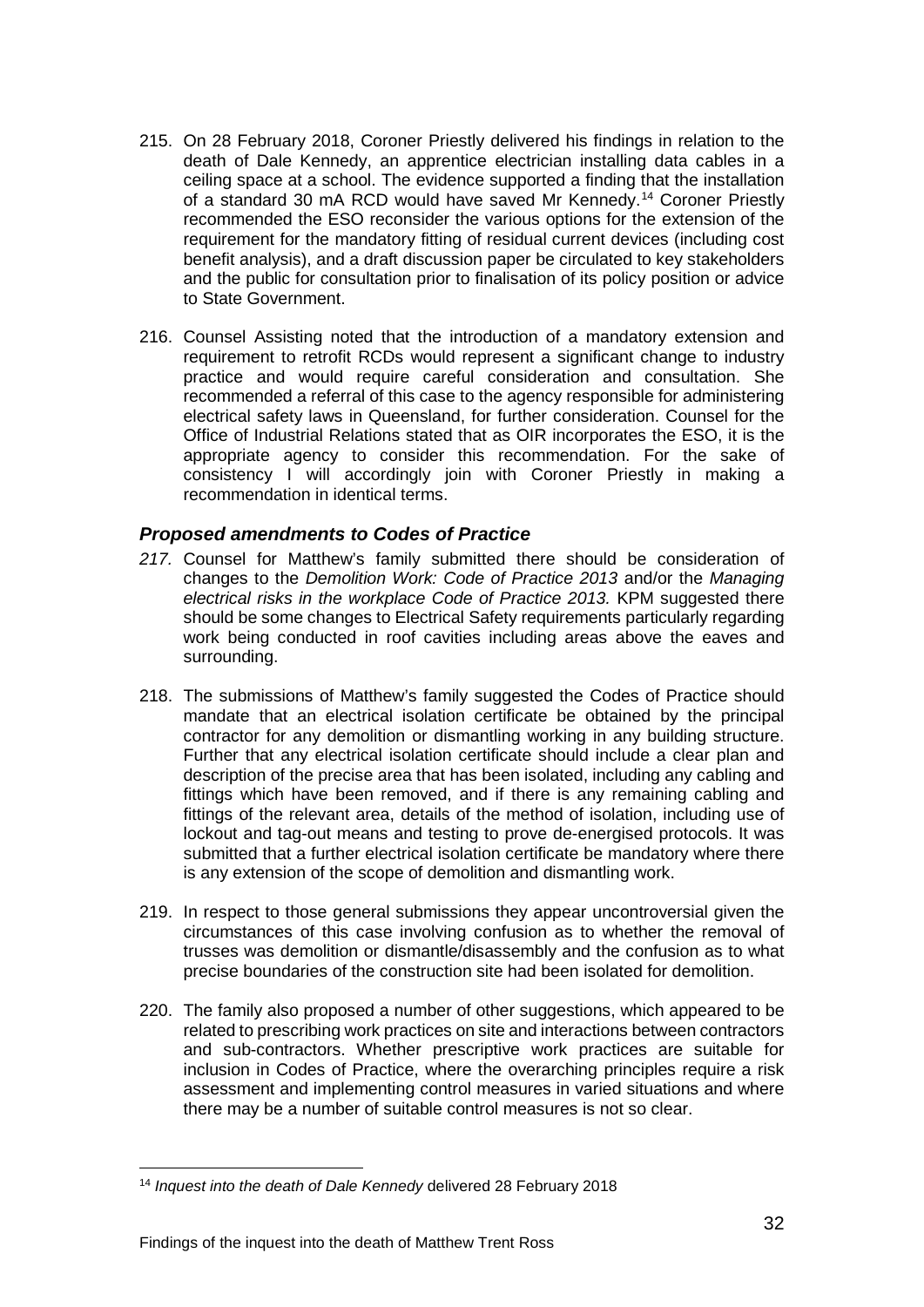# <span id="page-34-0"></span>**Findings required by s. 45**

<span id="page-34-1"></span>**Identity of the deceased** – Matthew Trent Ross

- <span id="page-34-2"></span>**How he died** – **Matthew** sustained a fatal electrical shock at approximately 1707 hours, as dusk approached, on 11 July 2013, whilst working to install guttering and fascia at a construction site. At the time of sustaining the fatal electrical shock, Matthew's hands were in contact with a vertical scaffold pole and one or both of his legs were in contact with a horizontal section of newly installed guttering. Whilst in this position he experienced a flow of electrical current through his body sufficient to cause his death. The day after the electrical incident, a damaged light fitting (Light Fitting Z) was found resting on a metal water pipe that in turn was in contact with the scaffolding connected to the vertical scaffold pole Matthew had been holding. Light Fitting Z was connected to a photo electric cell which was timed to activate at around dusk. On the balance of probabilities I find Light Fitting Z was the source of the electrical current.
- <span id="page-34-3"></span>**Place of death** – **Princess Alexandra Hospital, Woolloongabba**
- <span id="page-34-4"></span>**Date of death–** 11 July 2013
- <span id="page-34-6"></span><span id="page-34-5"></span>**Cause of death** – 1(a) Electrocution

## **Comments and recommendations**

- 1. It is recommended the Electrical Safety Office reconsider the various options for the extension of the requirement for the mandatory fitting of residual current devices (including cost benefit analysis), and a draft discussion paper be circulated to key stakeholders and the public for consultation prior to finalisation of its policy position or advice to State Government.
- 2. The Office of Industrial Relations in conjunction with the Electrical Safety Office review the circumstances of this case and consider if there should be amendments to the *Demolition Work: Code of Practice 2013* and/or the *Managing electrical risks in the workplace Code of Practice 2013* that mandate:
	- An electrical isolation certificate be obtained by the principal contractor for any demolition or dismantling working in any building structure.
	- Further that any electrical isolation certificate should include a clear plan and description of the precise area that has been isolated, including any cabling and fittings which have been removed, and if there is any remaining cabling and fittings of the relevant area, details